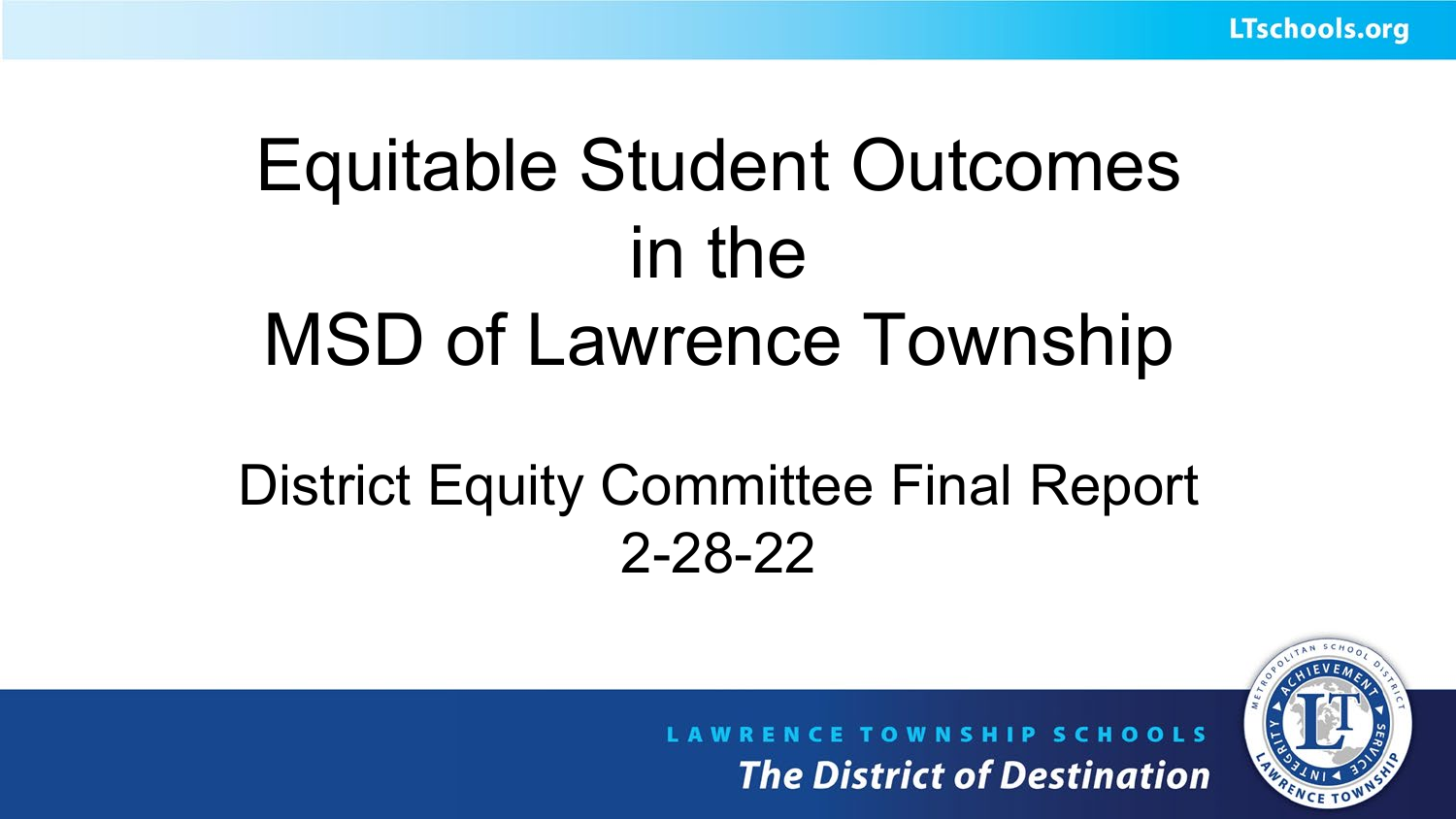LTschools.org

## Equitable Student Outcomes



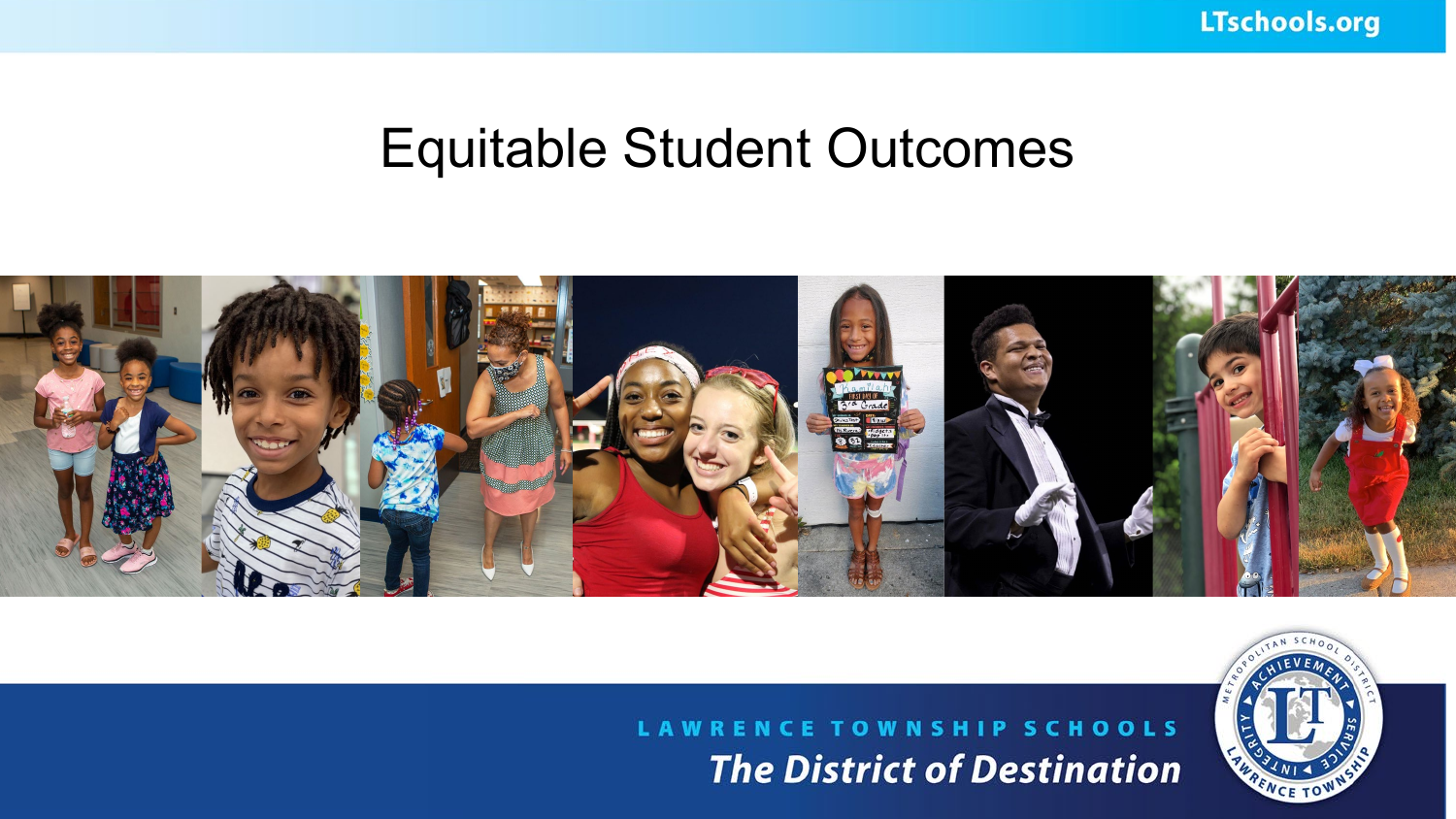### **Policy 2110.02 - ELIMINATING RACIAL DISPARITIES IN ACHIEVEMENT**

The Corporation is committed to eliminating racial and ethnic disparities in achievement, while raising achievement levels for all students, to ensure educational equity and excellence for learners of all races and ethnicities in the Metropolitan School District of Lawrence Township.

We believe that students of all races and ethnicities can meet or exceed State standards and Corporation graduation requirements when they are effectively taught and held to high expectations.

We believe we have a moral, ethical and professional obligation to eliminate racial and ethnic disparities in achievement so that students of all races and ethnicities are not only well educated but also prepared to succeed in our rapidly changing, racially and culturally diverse world. This requires the conscious and deliberate examination of the institutional beliefs, behaviors, policies, programs, practices, systems and structures in our School Corporation to identify and eliminate those that may perpetuate racial and ethnic disparities in achievement in order to counteract the impact of contemporary and historical institutionalized racism and discrimination on student achievement.

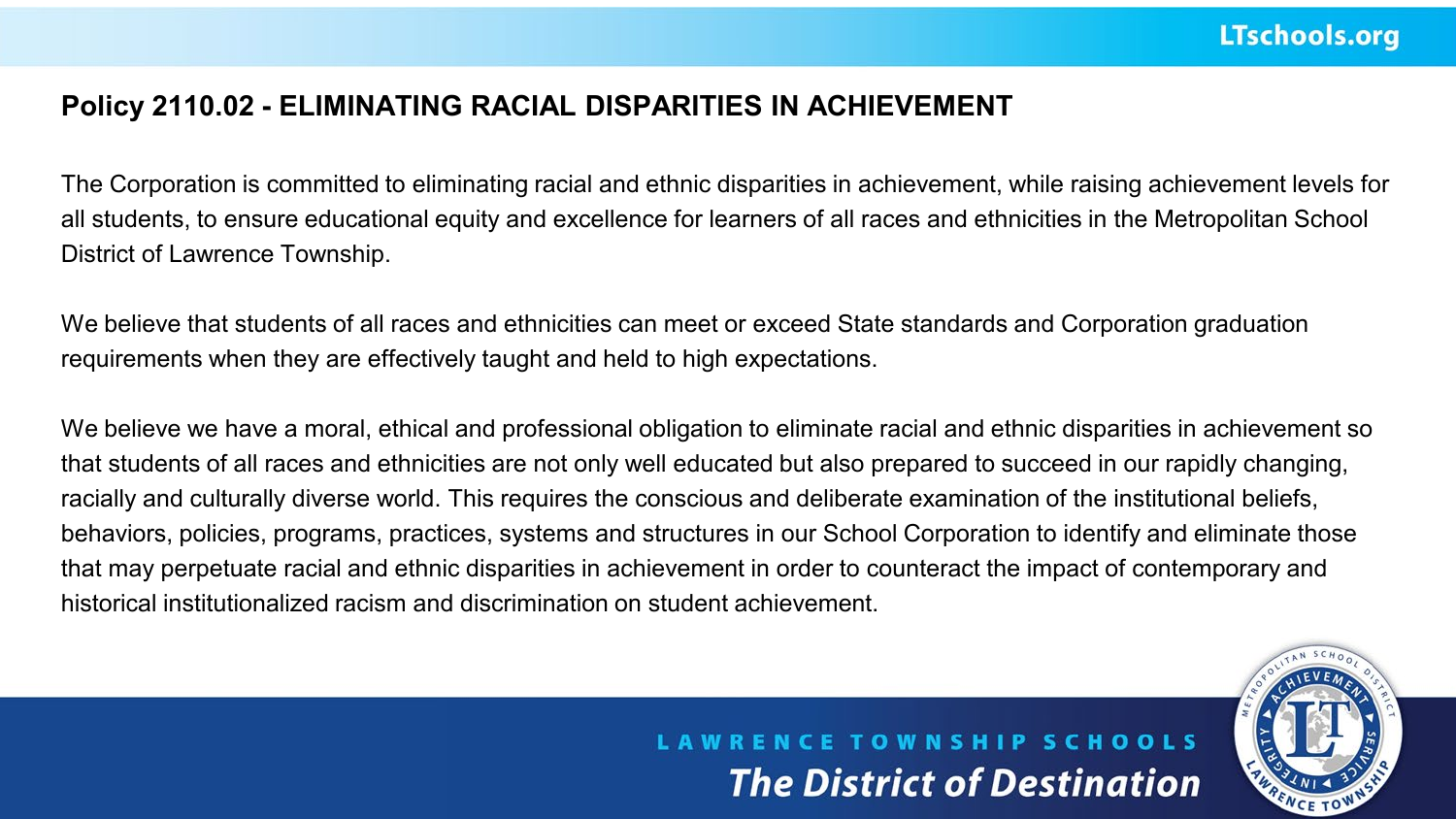## What is Educational Equity?

"A state in which dimensions of privilege, skin color, and economic status are not predictive of, or correlated with, educational outcomes in any significant way, and where all learners are able to participate fully in quality learning experiences."

- Dr. Vernita Mayfield, Executive Summary MSDLT Equity Audit



**WNSHIP SCHOOLS The District of Destination**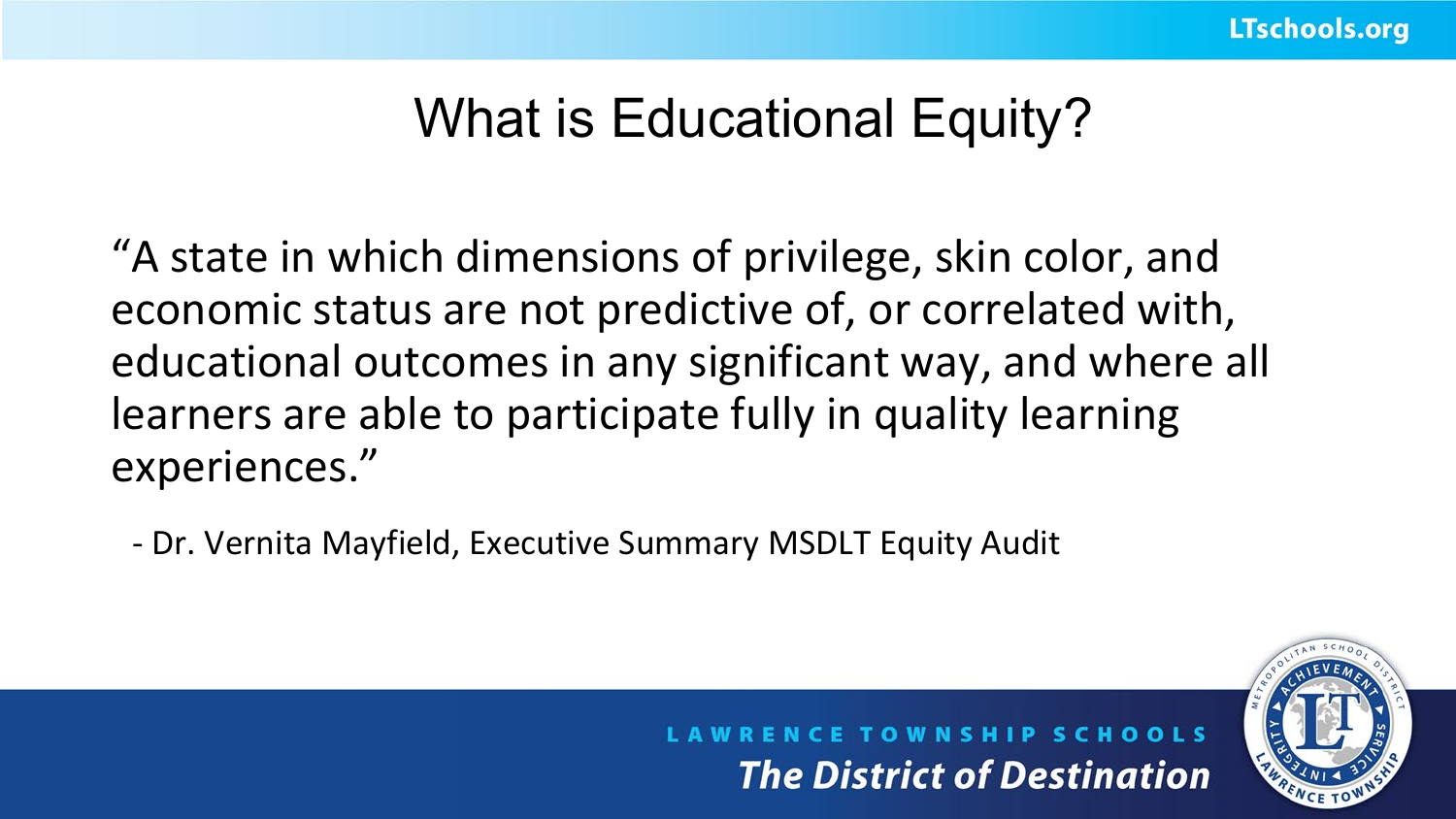## Equity Audit

- Completed by Dr. Vernita Mayfield, during the 20-21 school year,
- Phase 1: Data upload academic achievement, discipline, attendance,
- Phase 2: Stakeholder input through focus groups, individual interviews and surveys:
	- 847 parents,
	- 2,429 students,
	- $\circ$  503 staff.
- Phase 3: On-site school visits to 3 high school campuses,
- Phase 4: Report 25 recommendations based on audit findings.

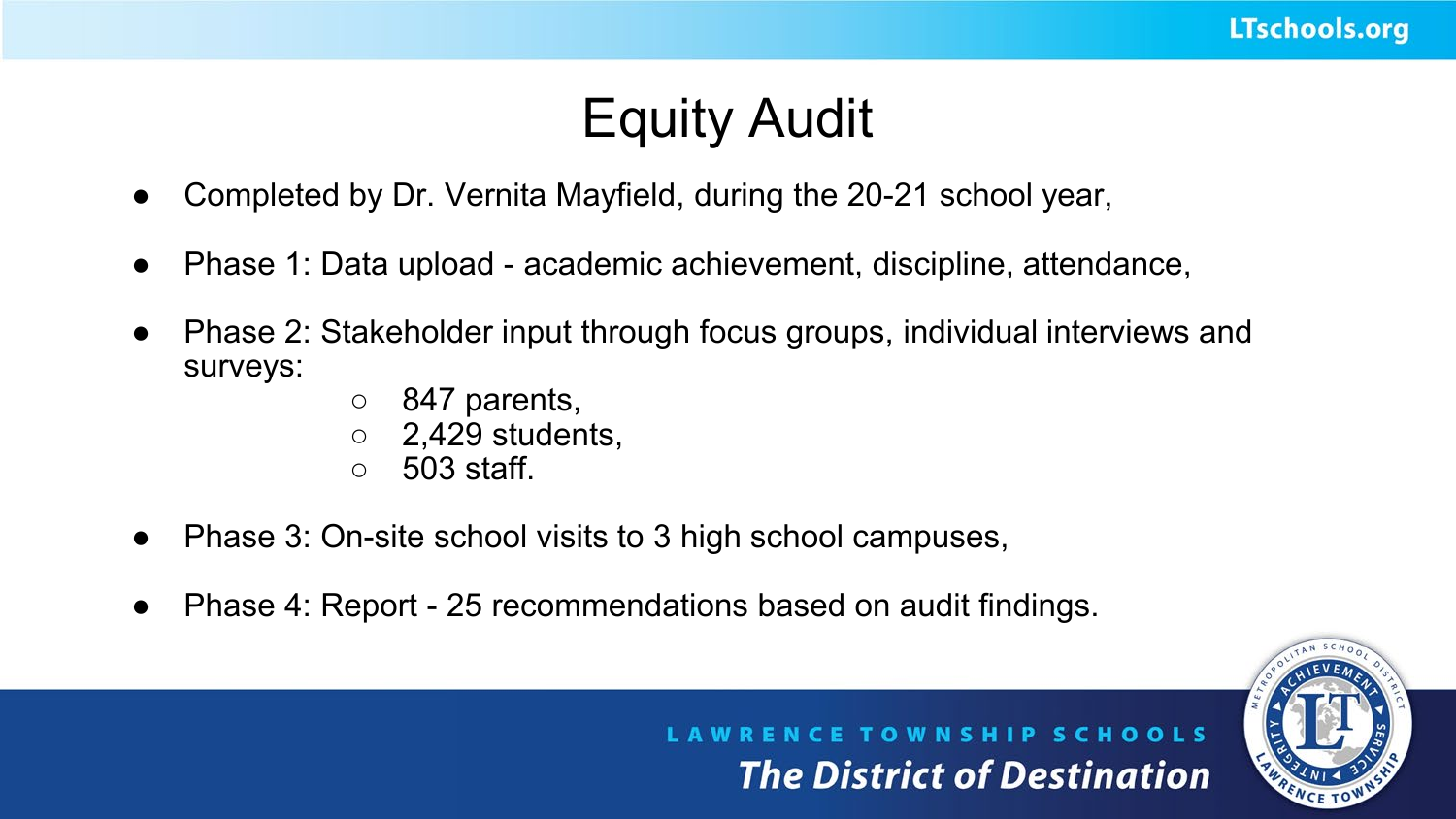## District Equity Committee Facilitators and Members

#### **Table 1**

Dr. Shawn Smith Troy Knoderer Dr. Vernita Mayfield Dr. Tim Harshbarger

#### **Table 2**

Dr. Tierney Anderson- Facilitator Dr. Marcus Croom - parent Bakari Posey – BP principal

#### **Table 3**

Carl Blythe- Facilitator Gavin Alexander – ABE Teacher Katina Augustus – BP Teacher

#### **Table 4**

Meghan Boney-Facilitator Mary Easley - parent Christina Garmon – BP Teacher

#### **Table 5**

Franklyn Bush- Facilitator Jenny Coons – BP Teacher Tangelica Duplessis – LAA Teacher Richard Freije, Jr – Board Member

#### **Table 6**

Dr. Dana Altemeyer- Facilitator Barb Austin – LT School Foundation Brandon Brooks – ST Teacher Shawn Bush – LECC Admin Susan Haber - Parent Valencia Williams – IC AP Ramon Batts – LC Ass't AD

#### **Table 7**

Brett Crousore-Facilitator Rose Graham – WR AP Zion Robinson - student

#### **Table 8**

Conni Davis- Facilitator Andy Harsha – LECC Admin Kelly Britton – LN Teacher Dr. Grant Nesbit – LECC Admin

#### **Table 9**

Yamilet Delgado Siyam- Facilitator Sujei Hernandez - Parent Mario Soberanes – LECC Staff

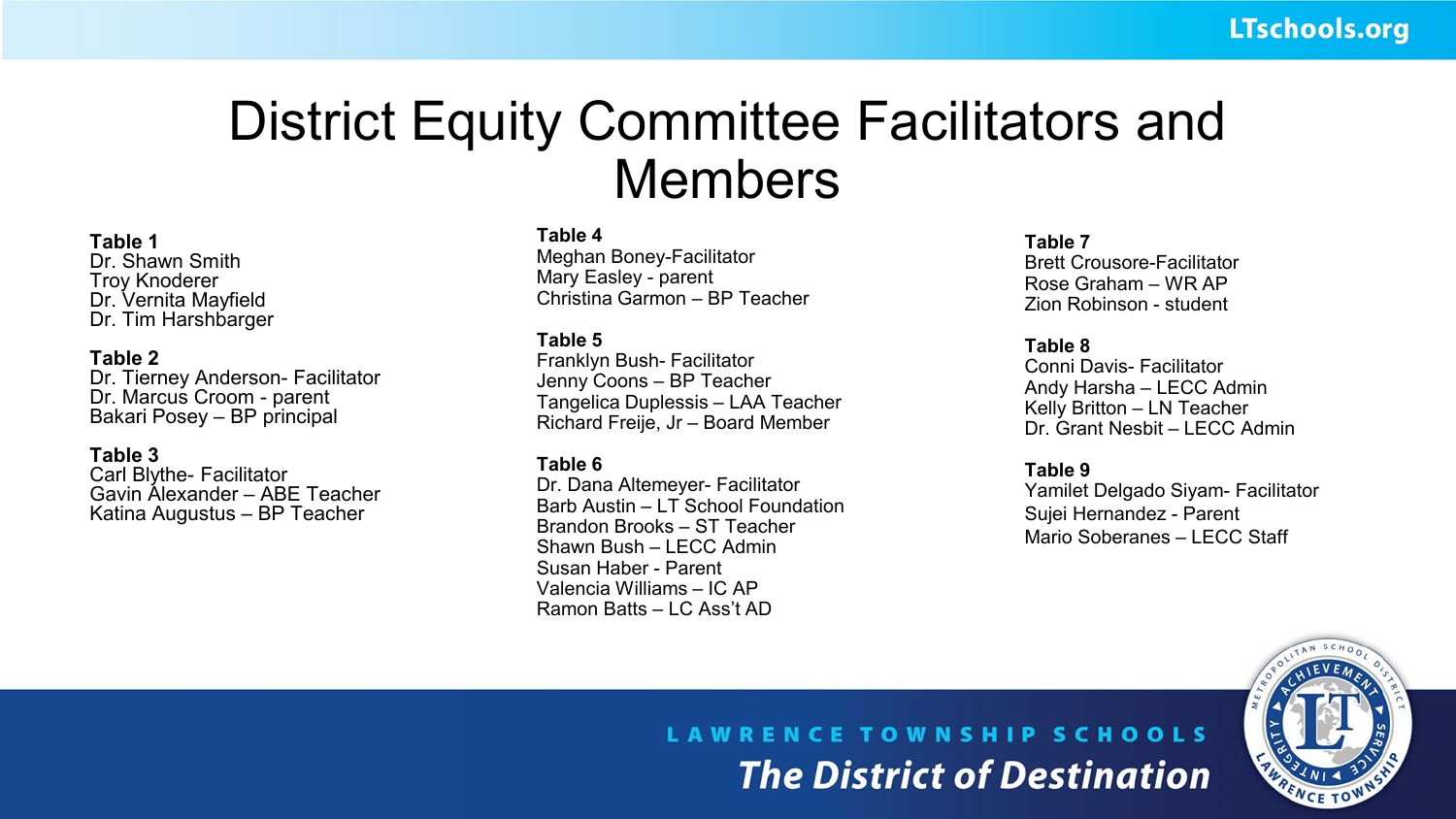## District Equity Committee Facilitators and Members

#### **Table 10**

Ruben DeLuna-Facilitator Alicia Stevens – CV Teacher Sabrina Tiggs – BMS Teacher

**Table 11** Alicia Harris- Facilitator Julianna Cruz – FCV Teacher

#### **Table 12**

Lauren Graham- Facilitator Meredith Kalbfleisch – FCV Teacher Brad Klopfenstein – Lawrence Chamber Julie Majercak – BMS Teacher Abby Williams – CV Teacher

#### **Table 13**

Lindsey Shaurette-Facilitator Dr. Jill Kramer - Parent Carla Johnson – LECC Admin Katrena Greer – CV Teacher Stephon Gilder – FCV Teacher

#### **Table 14**

Dr. Justin Hunter- Facilitator Tammy Mills – HH Staff Arie Hornbeak - parent Emma Decker - student Justin Brown - LEA

#### **Table 15** Dan Kuznik- Facilitator Matt Miles - Transportation Justin Ohlemiller - Parent Shelia Richardson – WR Staff Brittny Smith – OE Teacher

#### **Table 16**

Omar Lahlou-Facilitator Wendy Muston – Board Member James Towey - IC Teacher Michael Johnson – HH teacher Miriam Acevedo Davis – La Plaza

#### **Table 17**

Stephanie LaPlante- Facilitator Dominique Franklin – ST Principal Pam Dechert - Parent Michael Bottorff – LECC Admin Tiffany Agee – ELCBP Teacher

#### **Table 18**

Tracey Means- Facilitator Andy Todd – MEC Teacher

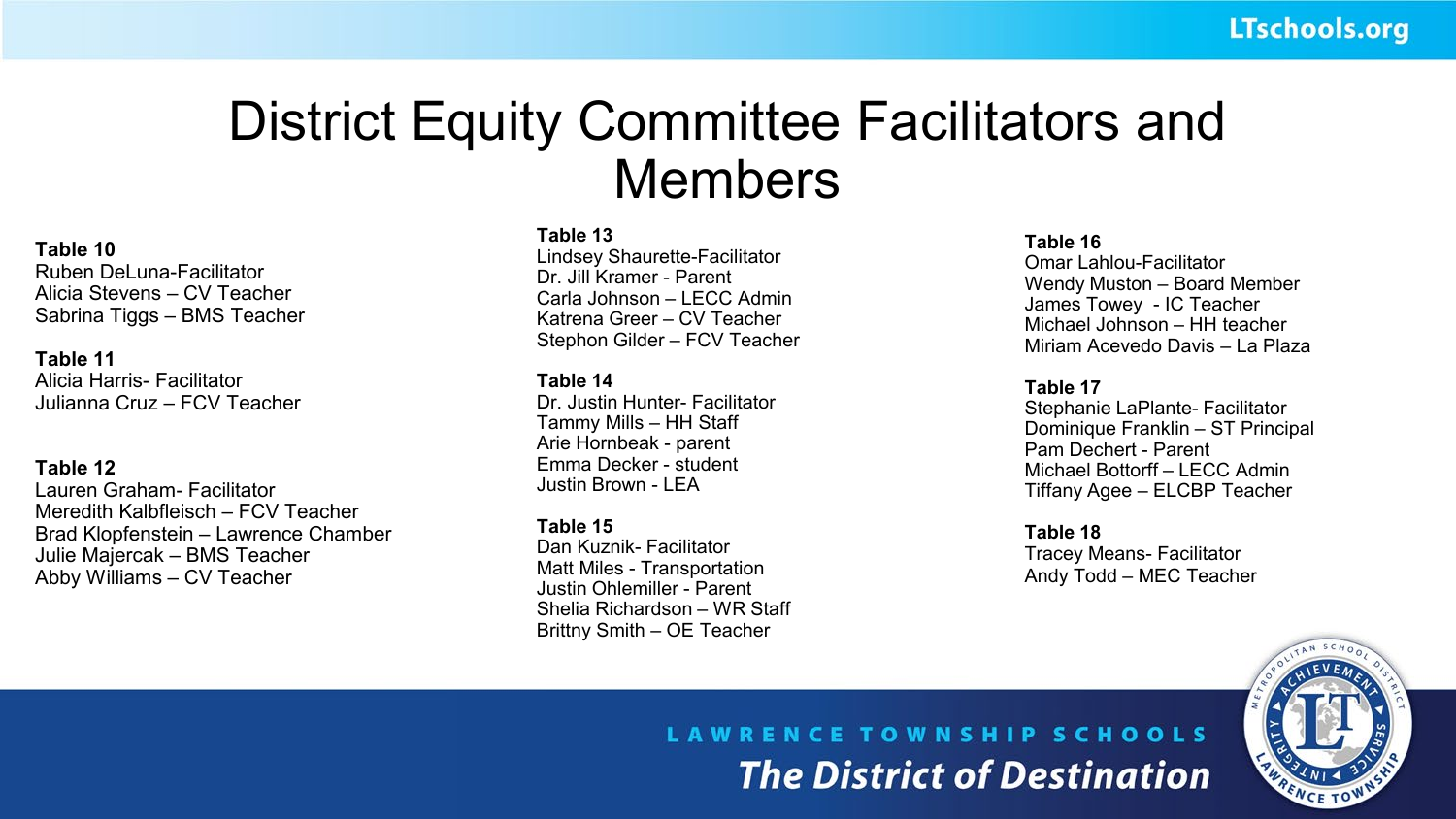## District Equity Committee Facilitators and Members

#### **Table 19**

Karen Neimeier-Facilitator KaNeasha Koebcke - LC Dept Chair Patrick Kennedy – BMS EIS JaMia Jones – MEC Teacher Sam Greenfield – Student **Table 20** Adrienne Sargent- Facilitator Justin Linch – FCV Principal Terez Williams – HH Staff

#### **Table 21**

Natalie Stewart- Facilitator Elaine Fogleman – MEC Teacher Viktor Rodriguez – SS Teacher Cammie Moody – LN Teacher Deshawna Lacy – WR Teacher

#### **Table 22**

Mari Swayne-Facilitator Melanie Todd – WR Teacher

#### **Table 23**

Erika Tran- Facilitator Mike Penrose – LN AD Priscilla Espinoza - Parent Wanda Alamon-Diaz – ELCWR Teacher

#### **Table 24**

Hillary Pyle- Facilitator Mary Ragsdale – MEC Teacher Latosha Rowley - Parent Pascale Socks – LN Staff

#### **Table 25**

Ayanna Williams-Facilitator Danielle Smith – FCV Techer Sylvia Marrero – ST Teacher

#### **Table 26**

Edyza Deynes- Facilitator Jaliyah Mika - Student Brittany Mooney – OE Teacher Manuel Torres – LC Teacher Dr. Libby Turner - Parent Verleta Winder - Parent

#### **Table 27**

Dr. Keisha Warren-Gordon- Facilitator Michael Shreves – LECC Admin Olivia Tran - Student Richar Torres – LC Teacher Connie Sivertson – LN Dept. Chair

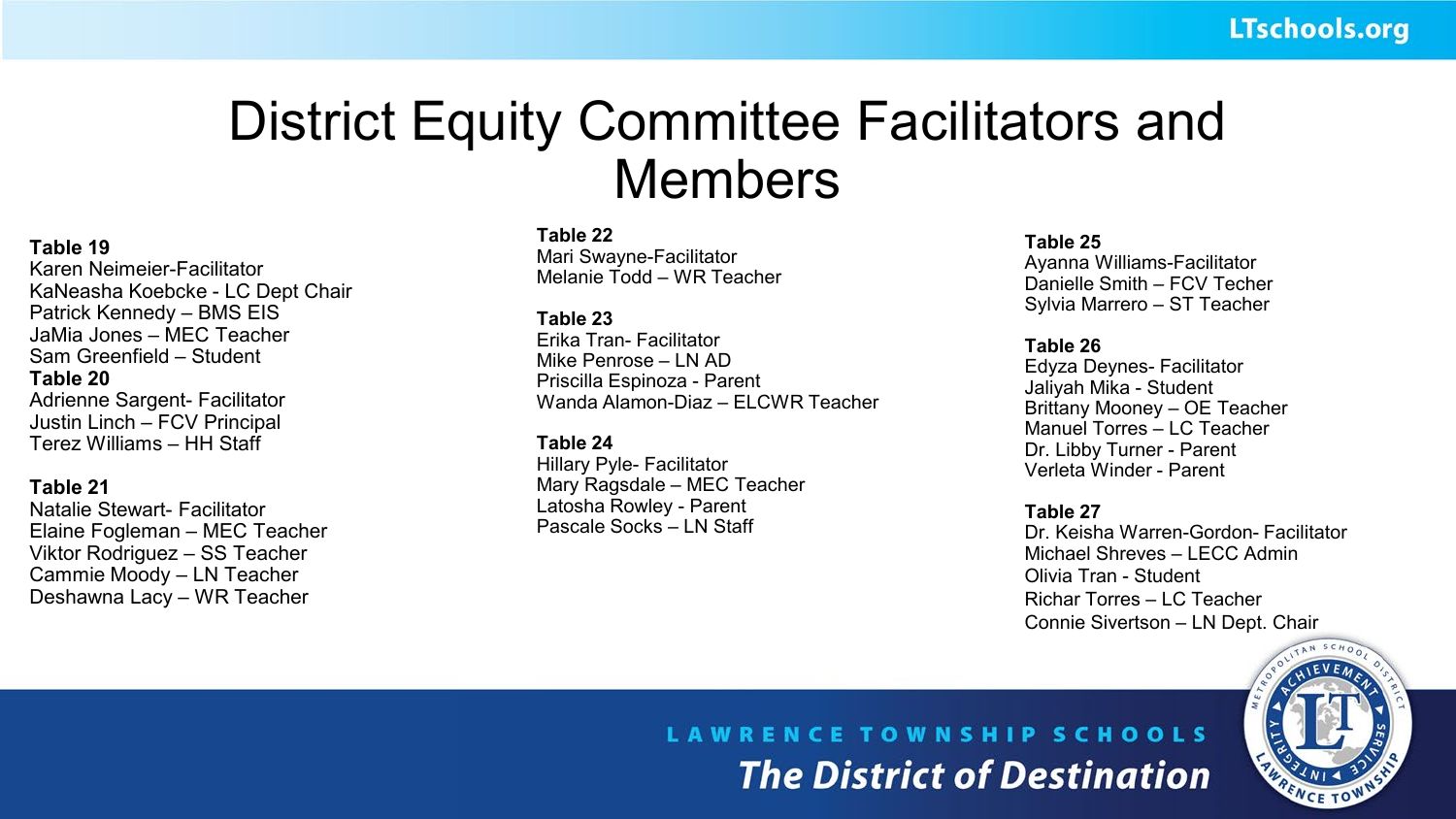## District Equity Committee Meeting Dates

- Monday, August 16, 2021
- Tuesday, September 14, 2021
- Thursday, October 14, 2021
- Monday, November 15, 2021
- Tuesday, December 14, 2021

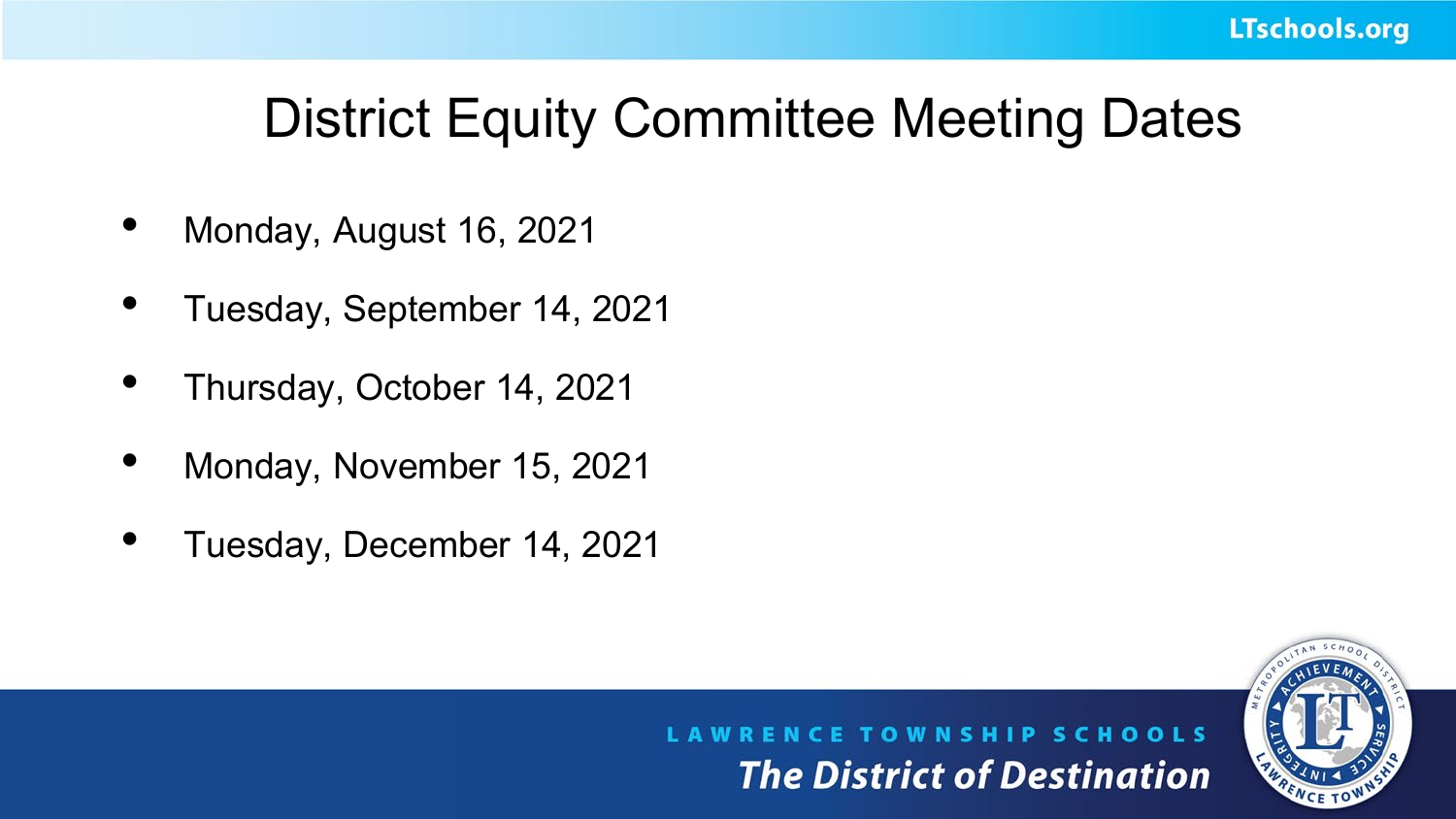## Norms for Each Meeting

- Every voice is important; Every language is valued; Every accent is respected.
- Suspend all judgements "Bumps and Oops" will happen.
- Interact and engage.
- This is a safe place to speak your truth, just say it kindly.
- Seek first to understand, rather than to persuade.

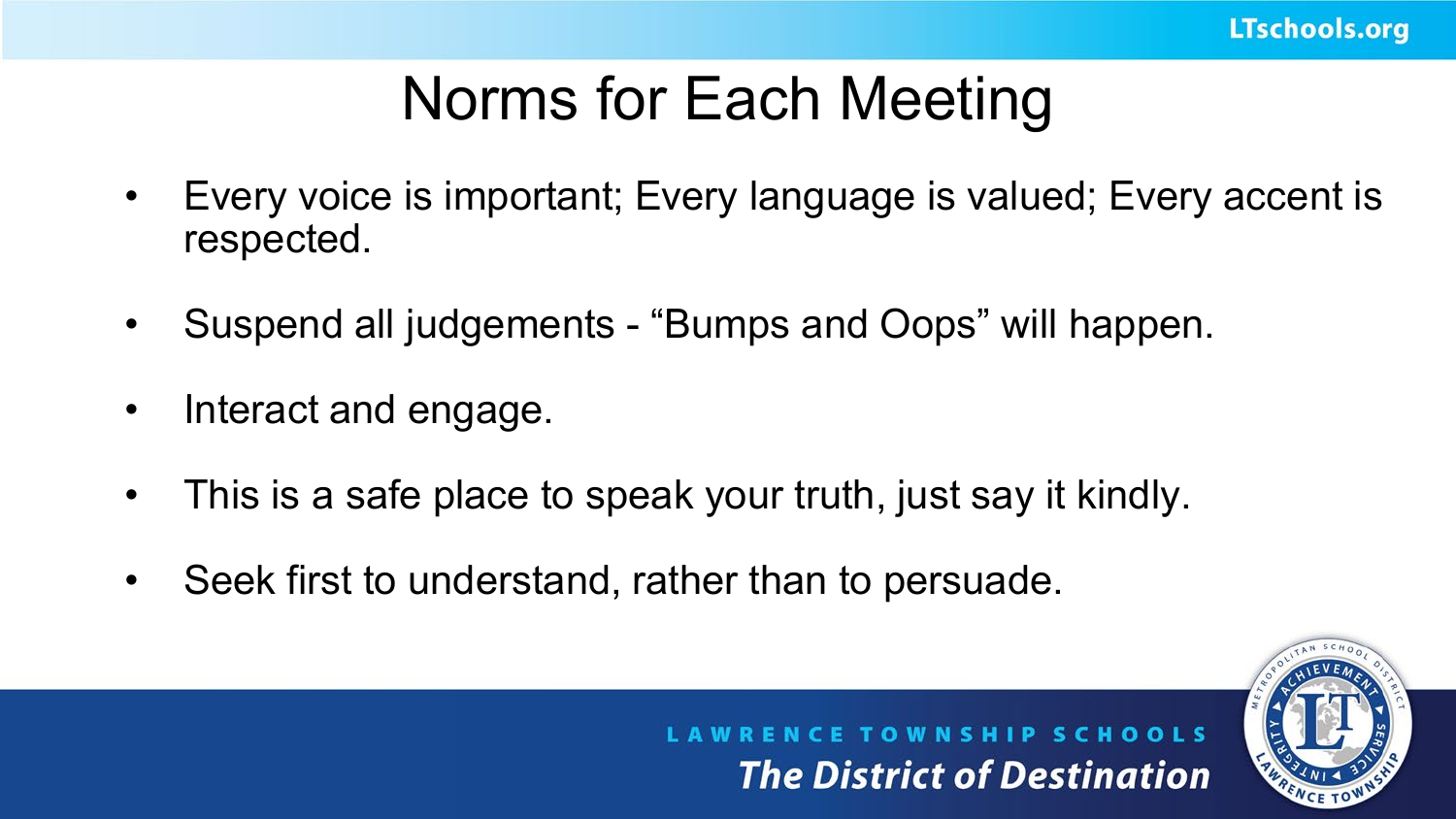## Audit Recommendation/Finding Categories

- A. Strong Principal Leadership
- B. Hiring, Recruitment and Retention of Diverse Staff is a Priority
- C. ESL Learners and Shifting Demographics
- D. Discipline
- E. Access to Resources
- F. Accountability
- G. Social and Emotional Well Being
- H. Racialized Language in Informal Settings
- Gender Bias
- J. Parents and Community are Ready to Do the Work



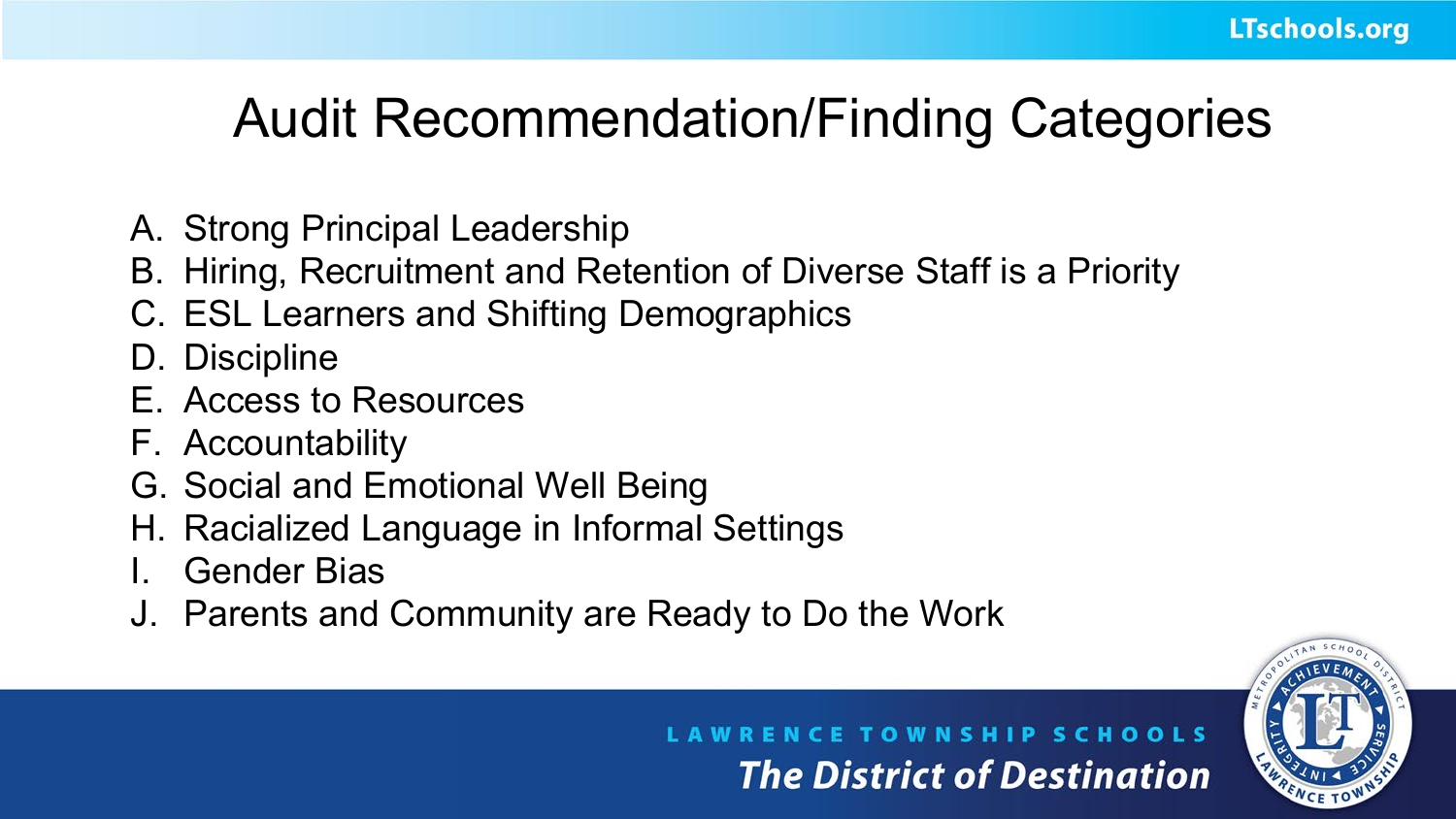## Structure of Equity Committee Report Presentations

- February 28 General Overview of the Entire Report
- March 14 Review the action plans for sections  $A E$
- April 11 Review the action plans for sections  $F J$
- April 25 Potential Board Approval of the Committee Report

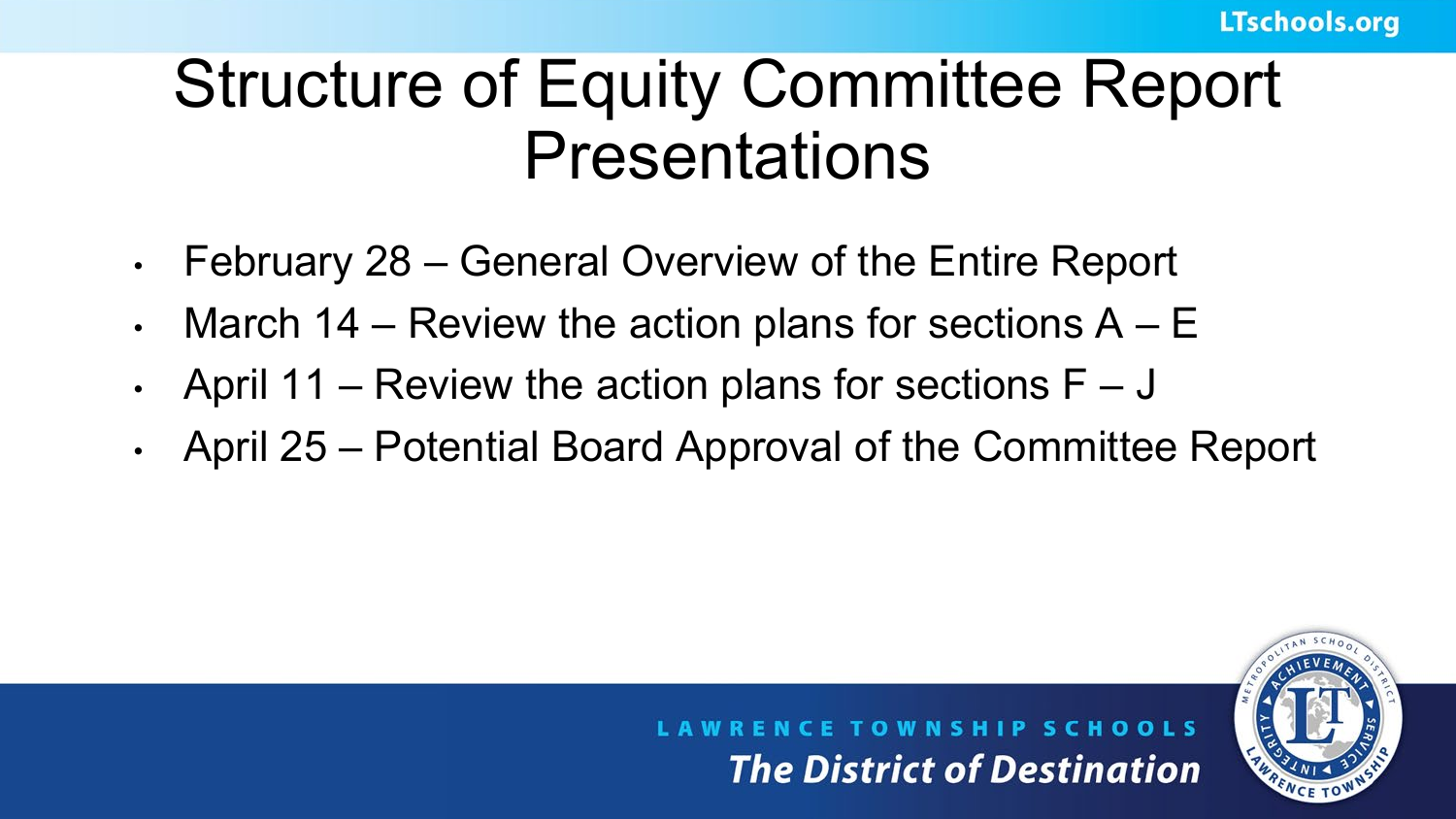*A1: Frame the equity work within the context of existing instructional and curricular practices. The same level of creativity, flexibility, strategic planning, and innovative thinking derived to implement other important initiatives is recommended for implementing equity work.*

| <b>Action Step</b>                                                                                                                                                                                                                                                                                                                                                                                                                                                                                                 | <b>Targeted Date for Implementation</b>                                                                                                               | <b>Divisions</b><br><b>Responsible</b> | <b>Next Steps</b>                                                                                                                                 |
|--------------------------------------------------------------------------------------------------------------------------------------------------------------------------------------------------------------------------------------------------------------------------------------------------------------------------------------------------------------------------------------------------------------------------------------------------------------------------------------------------------------------|-------------------------------------------------------------------------------------------------------------------------------------------------------|----------------------------------------|---------------------------------------------------------------------------------------------------------------------------------------------------|
| Develop and Implement a Common District-Developed PD<br>for all Job Classifications that includes:<br>District Equity Statement/Core Values<br>Positive Student Identity Development<br>For teachers - frame within the LT instructional<br>framework                                                                                                                                                                                                                                                              | Beginning of 22-23 School Year Trainings:<br>Transportation<br>Food Service<br>$\bullet$<br>Operations<br>٠<br>Building-Level<br>New Hire Orientation | All                                    | Revise current training<br>Set dates to deliver new training<br>$\bullet$                                                                         |
| Re-focus the District PLC Process (Professional Learning<br>Community – teachers met in PLCs up to 3 x per week to<br>plan curriculum, discuss instruction and analyze student<br>data):<br>Develop PLC framework with emphasis on<br>equitable student outcomes,<br>Include Guiding Questions focused on equitable<br>student outcomes in all phases of the framework,<br>Provide Training in the framework for all<br>$\bullet$<br>stakeholders specific to their role: Administrators,<br>PLC Leaders, Teachers | Summer 2022 Training<br>$\bullet$<br>22-23 Implementation                                                                                             | Curriculum                             | Develop PLC framework<br>Train PLC leaders and<br>administrators<br>Provide ongoing support<br>and coaching for PLC<br>Leaders and Administrators |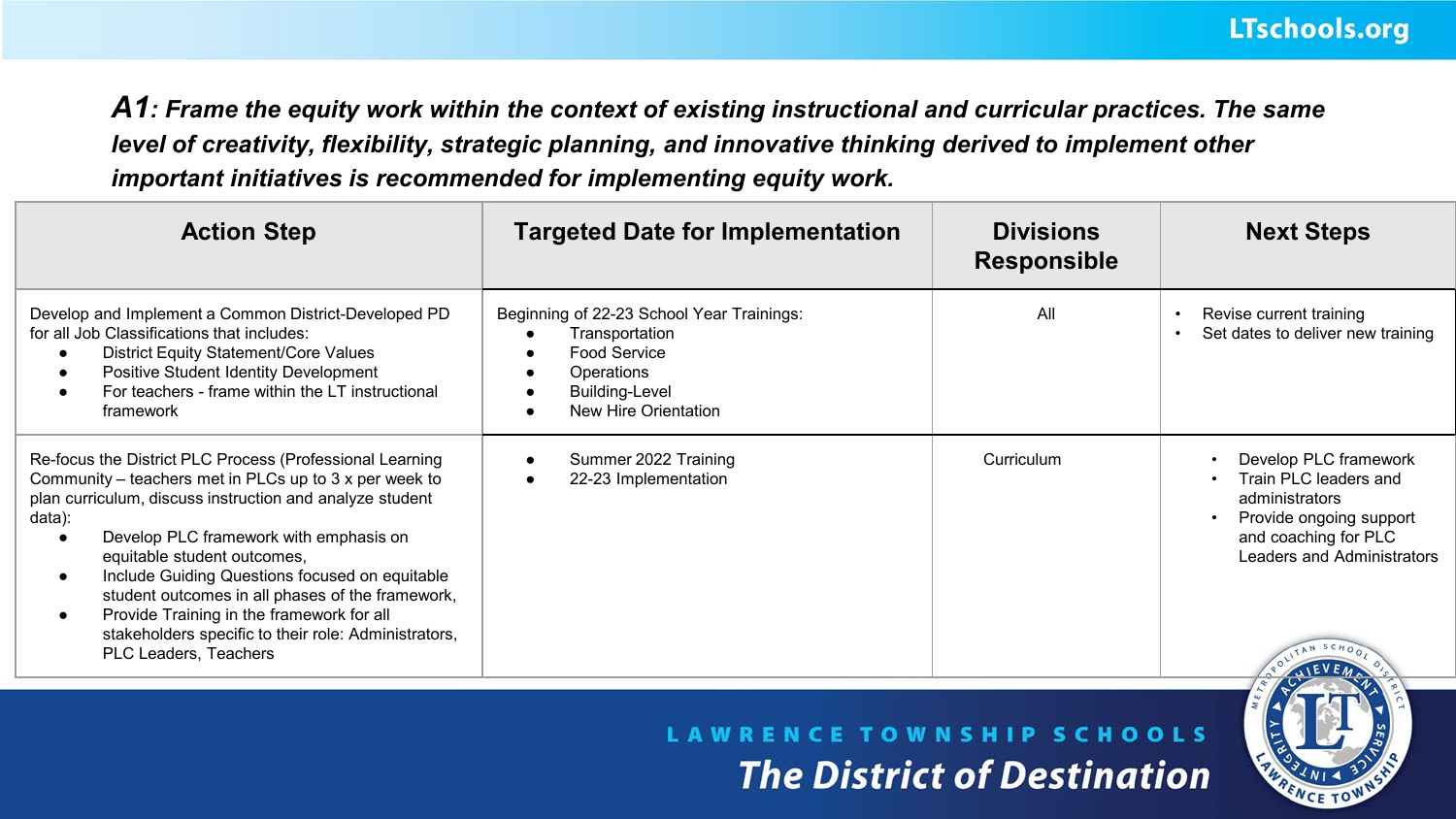*B1: There is an alternative licensing program that supports the transition of instructional assistants to licensed teachers. It is conducted on-site. However, Spanish language parents were unaware of the program. Expand the promotion and access of the program to parents and community members.*

| <b>Action Step</b>                                                                                                                                                                                                                             | <b>Targeted Date for</b><br>Implementation | <b>Division</b><br><b>Responsible</b> | <b>Next Steps</b>                                                                              |
|------------------------------------------------------------------------------------------------------------------------------------------------------------------------------------------------------------------------------------------------|--------------------------------------------|---------------------------------------|------------------------------------------------------------------------------------------------|
| Produce information about DBAC (District-Based Alternative Certification) program to go<br>out to parents and community members, not only via social media but also prepared as<br>video/audio, infographics.                                  | Spring semester - Feb 2022                 | Human Resources                       | HR team review<br>invite PR to support and guide<br>publications and social media<br>platforms |
| Translate all information that goes out regarding our DBAC program to Spanish                                                                                                                                                                  | Spring semester - Feb 2022                 | Human Resources,<br>Curriculum        | Review of program materials,<br>Bilingual staff support for<br>translation                     |
| Expand the program or create a new program that allows LT community members who<br>are not currently on staff.                                                                                                                                 | Spring semester - Feb. 2022                | Human Resources                       | Identify external audience<br>Prepare communications<br>PR to support                          |
| Collect data on the people who are invited to the program, complete the program, are<br>hired and the years they give to LT.                                                                                                                   | Long Term/Start in June 2022               | Human Resources,<br>Technology        | End of semester review<br>Technology tool to document                                          |
| Hire a talent acquisition specialist with a focus on international recruitment to ensure<br>effective recruiting retaining and diverse staff that believe in the message of the school<br>district, pay decent wages with additional stipends. | 1st quarter 2022                           | Human Resources                       | Narrow, select and hire a<br>candidate                                                         |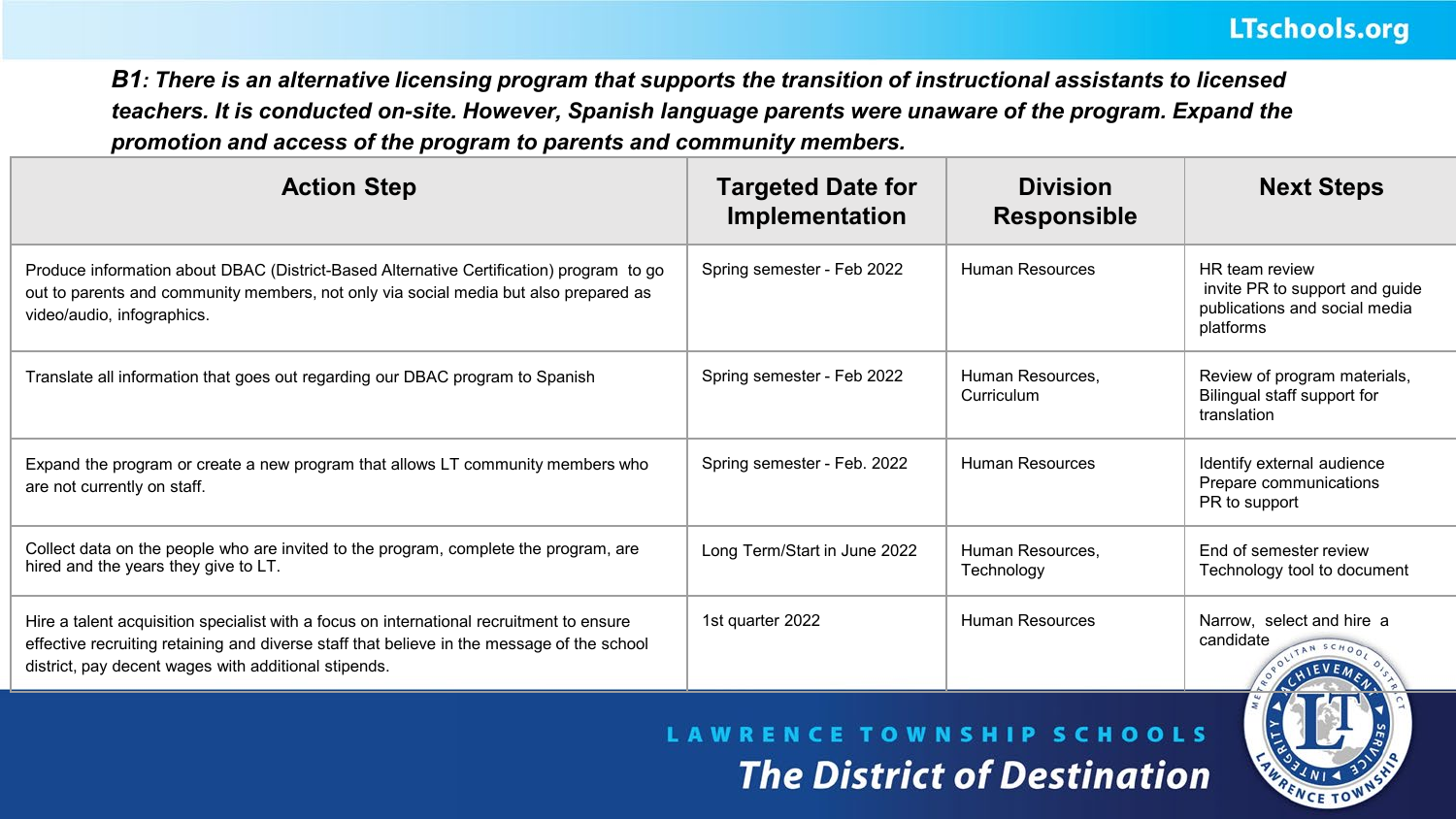B2: Collect data that will support the retention of diverse hires. There is an active initiative to recruit and hire diverse candidates, but the information that is lacking is the extent to which the district is able to retain and promote them. Needed is data on disciplinary actions taken against staff inclusive of racial identification and the number of staff who are dismissed or resign inclusive of racial identification. It is one matter to recruit diverse candidates. It is another *matter entirely to ensure the environment is conducive to retaining them.*

| <b>Action Step</b>                                                                                                                                                                         | <b>Targeted Date for Implementation</b>                                                                                                                                     | <b>Division Responsible</b>            | <b>Next Steps</b>                                                                                                     |
|--------------------------------------------------------------------------------------------------------------------------------------------------------------------------------------------|-----------------------------------------------------------------------------------------------------------------------------------------------------------------------------|----------------------------------------|-----------------------------------------------------------------------------------------------------------------------|
| Develop an internal system to track diverse hires<br>including a focus on:<br>Job classifications<br>Retention, promotion, evaluation, progress<br>discipline and human dignity complaints | Identification/Development of the<br>technology to support the data<br>tracking system - Spring Semester<br>2022<br>Training and utilization of the system<br>- Summer 2022 | HR, Technology                         | HR meets with<br>technology to explore<br>various tech systems<br>Determine best fit<br>Implement<br>Provide training |
| Formalize and provide space for Affinity Groups within<br>the district or schools<br>Safe space to discuss concerns with<br>administrators                                                 | 2022-23 school year<br>$\bullet$                                                                                                                                            | <b>HR</b>                              | HR meets with leaders<br>to review purpose<br>Plan prepare launch                                                     |
| Creating a pipeline for students to become staff<br>through mentoring and relationships through 4 years<br>of college                                                                      | Late Spring into 2022-23                                                                                                                                                    | HR. Curriculum.<br>Grants and Programs | Multiple division<br>conversation and<br>planning                                                                     |

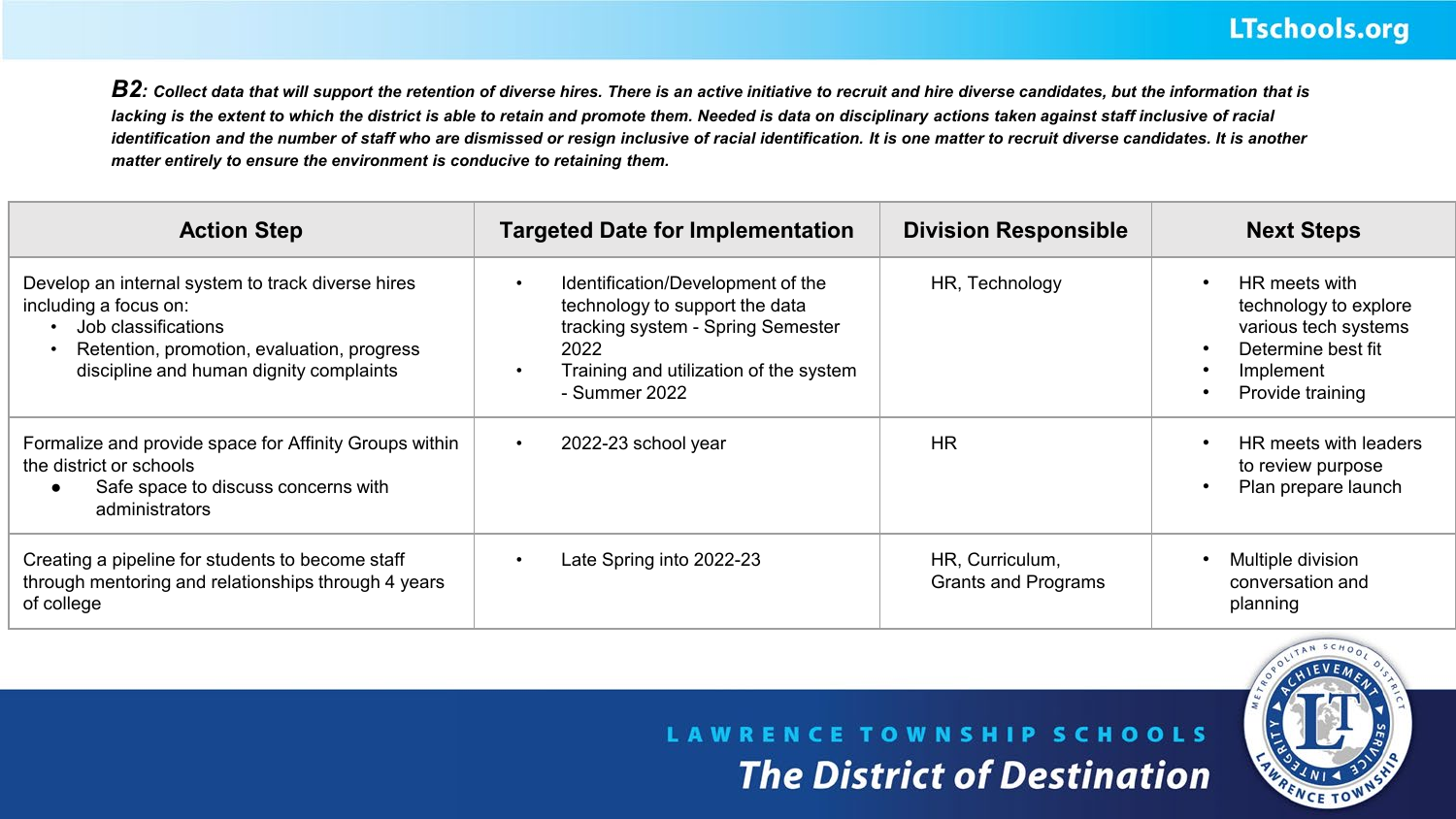### LTschools.org

*C1: Work with the Transportation dept. closely to determine the root of concerns expressed by the Spanish-speaking parents. Be certain to close the feedback loop with your Spanish-speaking parents. Then monitor and evaluate progress going forward.*

| <b>Action Step</b>                                                                                                                                                                                                                                                                                               | <b>Targeted Date for</b><br>Implementation | <b>Division Responsible</b>     | <b>Next Steps</b>                                                                                                                                   |
|------------------------------------------------------------------------------------------------------------------------------------------------------------------------------------------------------------------------------------------------------------------------------------------------------------------|--------------------------------------------|---------------------------------|-----------------------------------------------------------------------------------------------------------------------------------------------------|
| Develop a culture where parent voice is valued                                                                                                                                                                                                                                                                   | In Progress                                | Operations, Student<br>Services | <b>Hire Bilingual Staff</b><br>$\bullet$<br>Partner with Bilingual Family Liaison to<br>understand parent perspective                               |
| Survey (bilingual) schools and families regarding the treatment of students on the bus.<br>Analyze survey data to determine specific action steps to address concerns.<br>Develop professional development for drivers based on survey.<br>Repeat survey on an annual basis. (give survey in multiple languages) | Spring 2022 and annually                   | Operations, Technology          | Research for an existing tools to survey<br>families/students<br>Develop questions for family/student<br>$\bullet$<br>feedback to drive improvement |
| Develop an electronic call log to document calls/concerns from families and a system for<br>analyzing the data and developing an action plan                                                                                                                                                                     | Spring 2022                                | Operations, Technology          | Develop call/email log system<br>$\bullet$                                                                                                          |
| Develop an intentional focus on hiring more bilingual staff, including all shifts of the transportation<br>schedule (all parts of the day, as well as evenings/weekends for trips)                                                                                                                               | In Progress                                | Operations, HR, Business        | Hire bilingual staff<br>$\bullet$                                                                                                                   |
| Setup transportation table at other school events besides just Back to School night (i.e.<br>Parent/Teacher conferences) to increase information and feedback loop                                                                                                                                               | School Year 2022-23                        | Operations                      | Develop a plan/schedule<br>$\bullet$                                                                                                                |
| Training for Transportation Department on meeting the needs of Spanish-speaking families                                                                                                                                                                                                                         | Spring/Summer 2022                         | Operations, Curriculum          | Develop a plan/schedule for ongoing<br>$\bullet$<br>training to meet needs                                                                          |

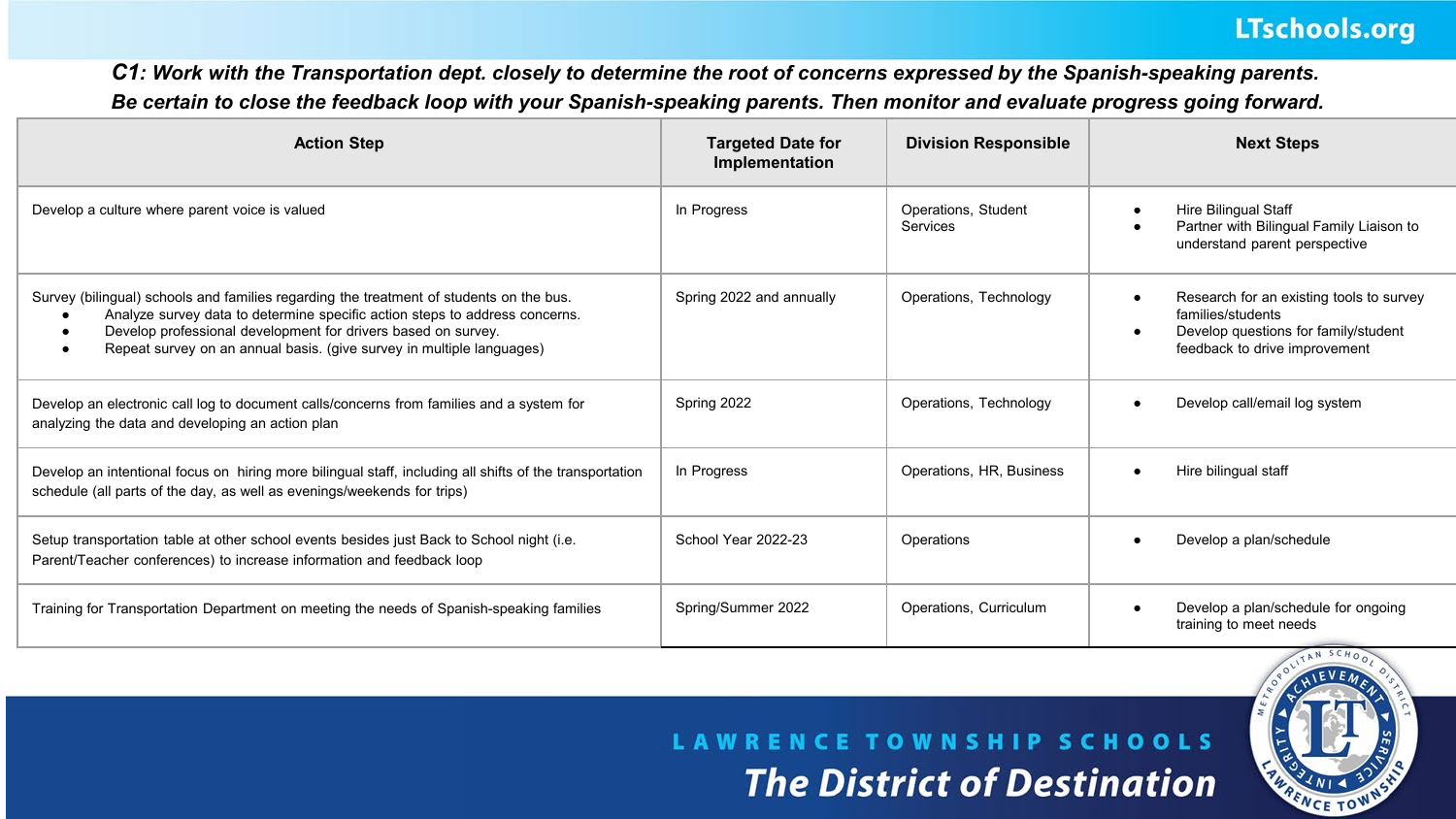### LTschools.org

*C3: Ask the Spanish-speaking parents the best way to provide that information to them more frequently and consistently. The answers may surprise you but will provide valuable insight into their preferred venue for communication and a frequency that will meet their needs.*

| <b>Action Step</b>                                                                                                                                                                                                                  | <b>Targeted Date for</b><br>Implementation | <b>Division</b><br><b>Responsible</b> | <b>Next Steps</b>                                                                                                                                    |
|-------------------------------------------------------------------------------------------------------------------------------------------------------------------------------------------------------------------------------------|--------------------------------------------|---------------------------------------|------------------------------------------------------------------------------------------------------------------------------------------------------|
| Include a parent's preferred method of communication in to the student's SkyWard profile for<br>teacher's to view/utilize. Monitor responses to determine prefered langauge of<br>communication.                                    | <b>RSVP</b> process                        | Student Services, Technology          | Investigate Spanish-facing Student Information<br>System options                                                                                     |
| Consistent requests to update contact information as opposed to leaving it to the<br>proactiveness of parents (link in weekly update e-mail?)                                                                                       | Immediate and ongoing                      | <b>Assistant Superintendent</b>       | <b>Communication from Principals</b>                                                                                                                 |
| Follow-up based on Parent Square report for "unable to be delivered" parents/quardians                                                                                                                                              | 2022-23 School Year                        | <b>Assistant Superintendent</b>       | Schools develop a system for gathering updated<br>information                                                                                        |
| Offer a hard to hire stipend for any bilingual employee. Investigate the potential of multiple<br>hard to hire stipends.                                                                                                            | Pre-Bargaining/Bargaining -<br>2022        | HR, Business                          | Review data and processes for current bilingual<br>employees<br>Develop the concept to share with the Bargaining<br>Team.                            |
| Add to the request for translation services a requirement to attempt contact with Spanish-<br>speaking families as a first means of communication (not allowing the assumption that they<br>don't/can't speak English as an excuse) | Immediate                                  | Curriculum                            | Continue to develop and use tools for basic<br>communication with Spanish-speaking families<br>Training in workplace Spanish language and<br>culture |
| Create partnerships with local Latino community organizations/businesses/neighborhood<br>centers etc. to help communicate information (a "What's Going On in LT?" type of letter or<br>poster)                                      | Short Term                                 | Curriculum. Student Services          | Share with current partners<br>Continue connecting with organizations and<br>events<br>HIEVEME                                                       |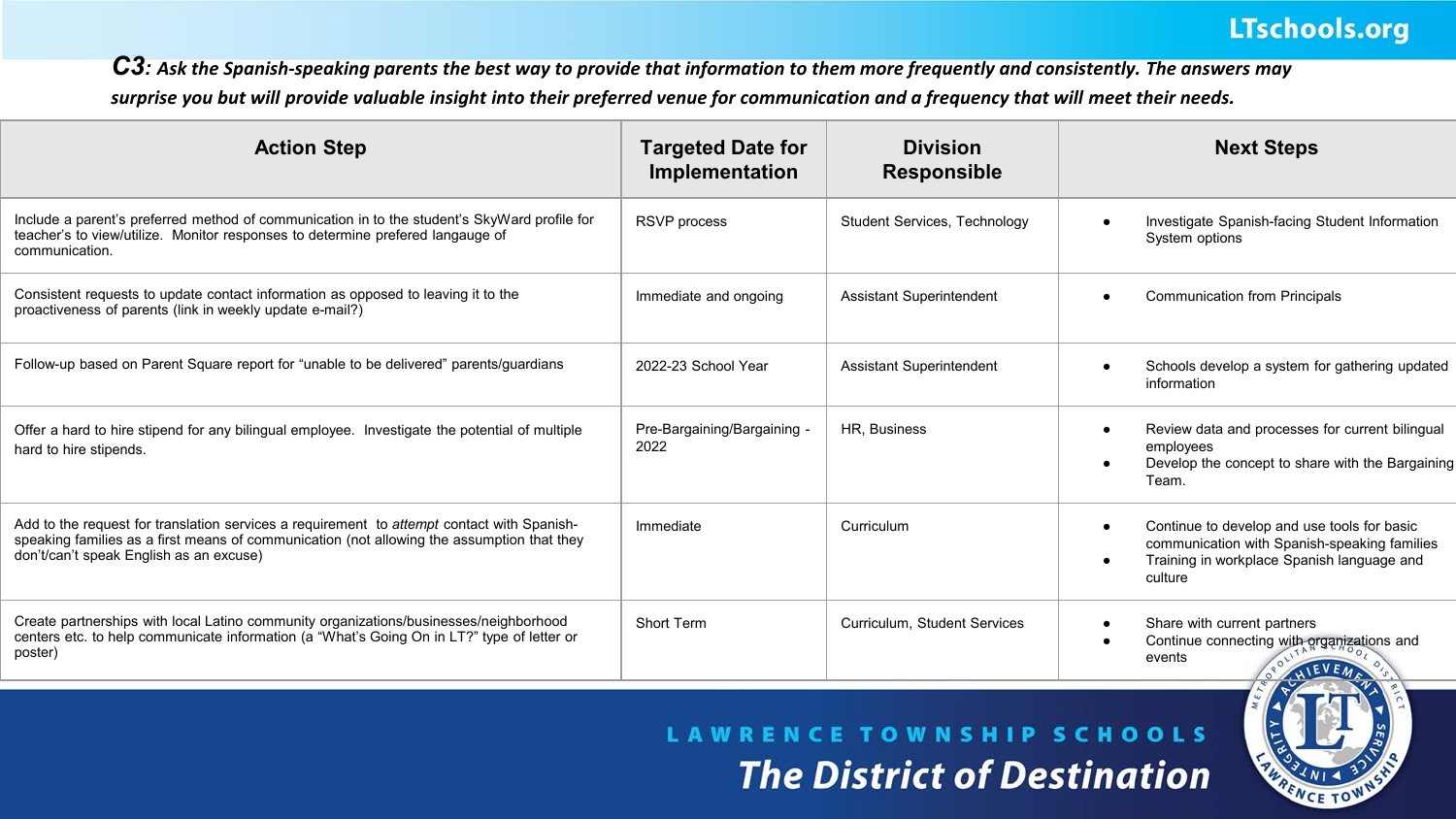### *C4: Continue to recruit and hire additional Spanish speaking personnel.*

| <b>Action Step</b>                                                                                                                                                                                                                                                                                                                                                                                                                                                                                                                                                                           | <b>Targeted Date for</b><br>Implementation | <b>Division</b><br><b>Responsible</b> | <b>Next Steps</b>                                                                                                                                                                                                                                                                                      |
|----------------------------------------------------------------------------------------------------------------------------------------------------------------------------------------------------------------------------------------------------------------------------------------------------------------------------------------------------------------------------------------------------------------------------------------------------------------------------------------------------------------------------------------------------------------------------------------------|--------------------------------------------|---------------------------------------|--------------------------------------------------------------------------------------------------------------------------------------------------------------------------------------------------------------------------------------------------------------------------------------------------------|
| Infuse Human Resources into the Latino Parent Advocacy Council in which families receive HR<br>information and give support to our school community by their active participation.                                                                                                                                                                                                                                                                                                                                                                                                           | Spring 2022                                | Human Resources                       | HR and Latino Parent Advocacy Council planning<br>meeting                                                                                                                                                                                                                                              |
| Develop a pathway for Spanish-speakers to continue education and be eligible for employment in our<br>district (i.e. Dual Language GED classes)                                                                                                                                                                                                                                                                                                                                                                                                                                              | Long Term                                  | Human Resources<br>Curriculum         | Mentor post MSDLT spanish speaking students<br>$\bullet$<br>Review previous language-based parent education<br>$\bullet$<br>program                                                                                                                                                                    |
| Invite community members to apply for classified job opportunities within the district (Long Term)<br>Build relationships with the parents visiting the buildings to see what types of possible job<br>opportunities there are: custodians, bus drivers, instructional assistants, cafe monitors, front office<br>secretaries<br>Develop parents to apply for DBAC to become a certified educator<br>$\bullet$<br>Collect data on the parents and community members who enroll in a community education program,<br>apply and work in a classified position and continue to DBAC and beyond. | Long Term                                  | Human Resources<br>Technology         | HR Talent Acquisition Specialist role:<br>$\bullet$<br>Spanish job fair target community<br>$\bullet$<br>Parent recruitment for DBAC<br>$\bullet$<br>Technology meets with HR to determine software,<br>$\bullet$<br>program needs to collect data of parent/ community<br>involvement with employment |
| Partner with organizations like La Plaza, Indiana Latino Institute, Local churches and local Spanish radio<br>to promote and recruit                                                                                                                                                                                                                                                                                                                                                                                                                                                         | Spring 2022                                | Curriculum, Human<br>Resources        | HR team to define roles and actions                                                                                                                                                                                                                                                                    |
| Build a pipeline with organizations in other countries such as Ecuador, Peru, Mexico                                                                                                                                                                                                                                                                                                                                                                                                                                                                                                         | Spring 2022                                | Human Resources                       | Identify contacts within MSDLT to assist with<br>introductions to forming partnerships                                                                                                                                                                                                                 |
| Monitor language needs of new enrollees to determine additional priority languages for personnel.                                                                                                                                                                                                                                                                                                                                                                                                                                                                                            | Ongoing                                    | HR, Curriculum, Student<br>Services   | Develop system among the divisions to monitor                                                                                                                                                                                                                                                          |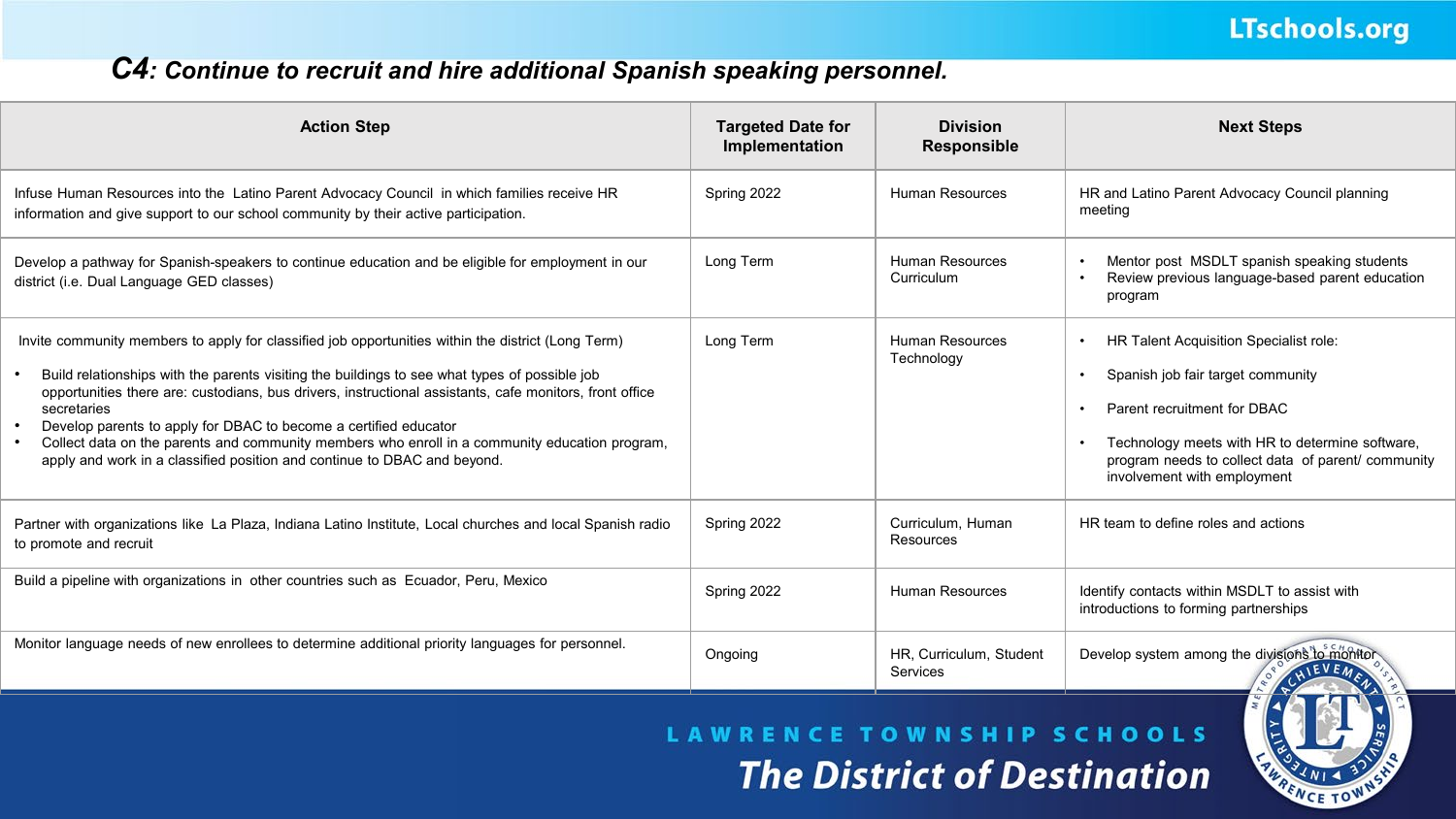*D1: New discipline data collection system needed or regular, consistent distribution of discipline data feed to schools with automation. Assistant Principals need to review data weekly to make interventive steps and decisions to support teachers and students.*

| <b>Action Step</b>                                                                                                               | <b>Targeted Date for</b><br>Implementation | <b>Division</b><br><b>Responsible</b>                            | <b>Next Steps</b>                                                                                                                                                                                                                                                                                                                 |
|----------------------------------------------------------------------------------------------------------------------------------|--------------------------------------------|------------------------------------------------------------------|-----------------------------------------------------------------------------------------------------------------------------------------------------------------------------------------------------------------------------------------------------------------------------------------------------------------------------------|
| Create discipline data dashboards that automatically<br>update discipline infractions and consequences<br>disaggregated by race. | Completed Fall of 2021                     | Curriculum, Technology                                           | Completed                                                                                                                                                                                                                                                                                                                         |
| Review discipline data dashboards at the district and<br>building levels.                                                        | Ongoing                                    | Assistant Superintendent,<br>Student Services, Curriculum        | Develop process for ongoing review<br>through principal PLC                                                                                                                                                                                                                                                                       |
| Develop a system for building leadership to review data<br>weekly to make interventive steps and decisions                       | Summer 2022                                | Assistant Superintendent,<br><b>Student Services, Curriculum</b> | Integrate into ongoing LaTISS<br>$\bullet$<br>(Lawrence Township Integrated<br>System of Support) system - teams<br>in each building meet to discuss<br>student needs and develop specific<br>plans to support the student.<br>Further define potential interventive<br>$\bullet$<br>steps that promote a restorative<br>mind-set |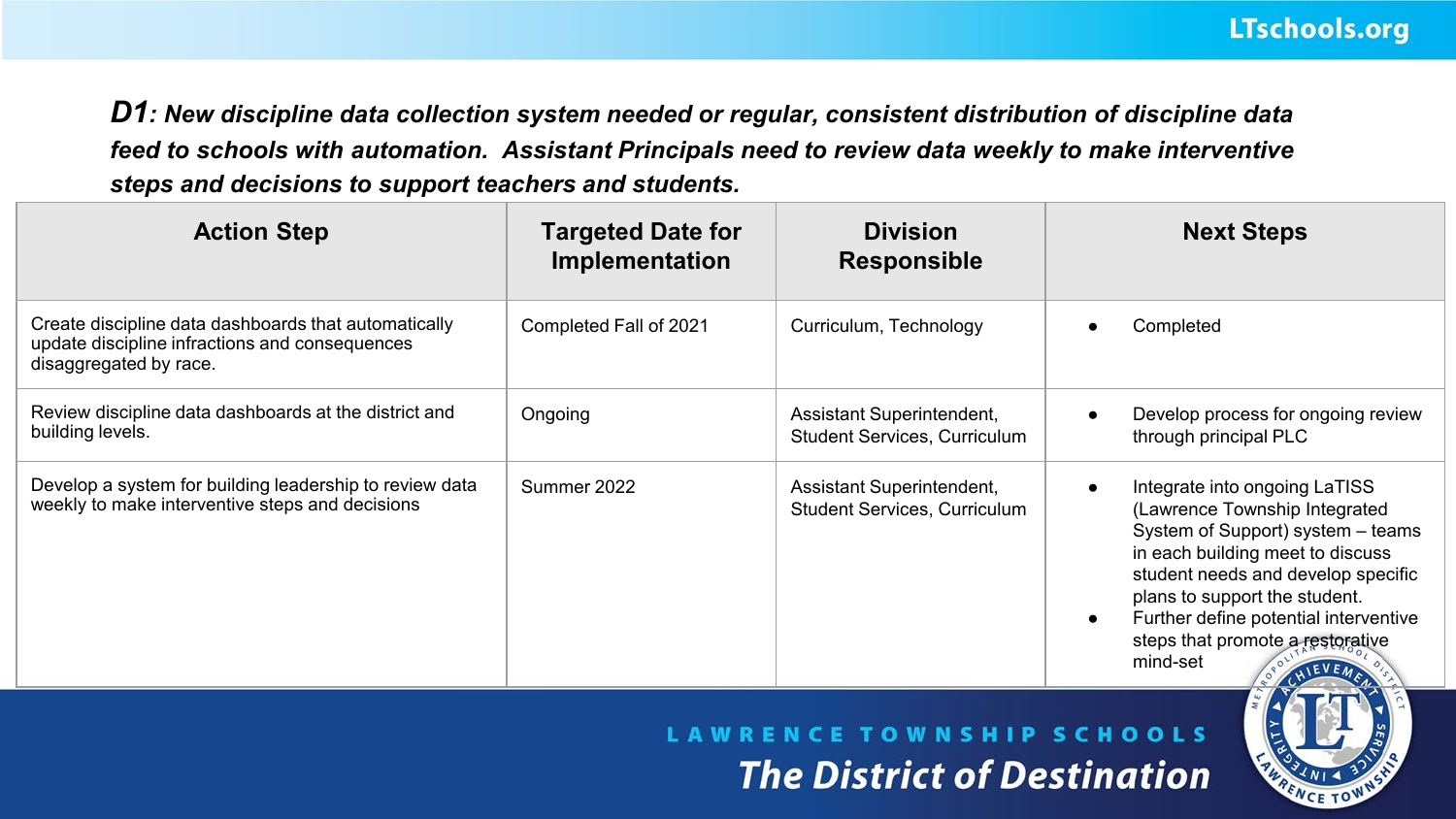*D2: Consider instituting a restorative justice program in which parents and community members are integral to* 

*resolving conflicts and connecting students to how their actions impact communities as a whole.*

| <b>Action Step</b>                                                                                                                                                                                                                                                                                                                                                                                 | <b>Targeted Date for</b><br>Implementation                                                                   | <b>Division Responsible</b>                  | <b>Next Steps</b>                                                                                                        |
|----------------------------------------------------------------------------------------------------------------------------------------------------------------------------------------------------------------------------------------------------------------------------------------------------------------------------------------------------------------------------------------------------|--------------------------------------------------------------------------------------------------------------|----------------------------------------------|--------------------------------------------------------------------------------------------------------------------------|
| Implement restorative practices training via Peace Learning<br>(teachers, LaTISS teams, Advisor Leads, Admin.)<br>Restorative practices is a framework and set of practices used for<br>prevention of rule-breaking and as an intervention after a rule is<br>broken. Restorative practices is a way of building community and<br>emphasizes repairing the harm done and rebuilding relationships. | Planning currently in<br>progress<br>Implement training in<br>Summer 2022<br>Ongoing support and<br>coaching | Student Services, Curriculum                 | Communicate vision with building<br>leaders<br>Building leaders identify staff<br>members to participate in the training |
| Continue to offer de-escalation training for PSOs (Public Safety<br>Officers) and monitor implementation of de-escalation strategies.                                                                                                                                                                                                                                                              | Ongoing                                                                                                      | Operations, Exceptional<br>Learners          | Review current training and<br>implementation practices<br>Develop a feedback process for<br>buildings and PSOs          |
| Develop a strategy for community education on restorative vs.<br>punitive discipline.                                                                                                                                                                                                                                                                                                              | Long Term                                                                                                    | <b>Student Services.</b><br>Communications   | Research communication strategies<br>from other districts who have already<br>implement restorative practices            |
| Develop and Implement a student program in which students are<br>trained to serve as peer mediators.                                                                                                                                                                                                                                                                                               | Planning Spring 2022<br>Implementation 2022-23                                                               | Student Services, Curriculum                 | Partner with Peace Learning Center                                                                                       |
| Analyze and synthesize current discipline data to determine<br>priorities for support (i.e. focus on middle school)                                                                                                                                                                                                                                                                                | Immediate                                                                                                    | Student Services, Curriculum,<br>Ass't Supt. | Ongoing                                                                                                                  |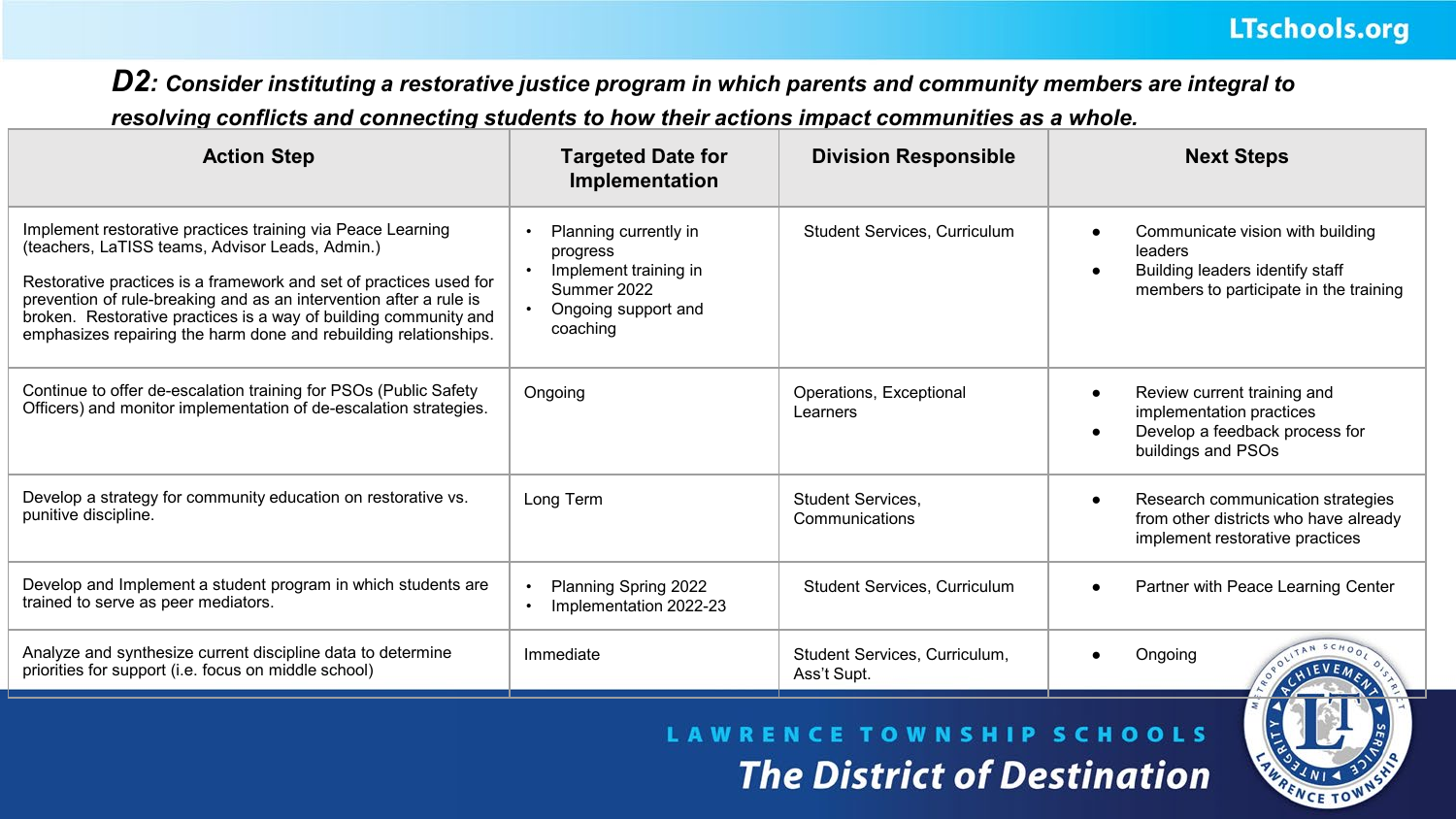*D3: Define terms: Behavioral concern and behavioral infraction. Make an infograph with examples of each behavior. Train all incoming and current staff on term definitions and appropriate disciplinary steps for each. Include necessary intervention steps teachers should take prior to entering data in the system*

| <b>Action Step</b>                                                                                                                                                                                                                                                                                                                                                                                                      | <b>Targeted Date for</b><br>Implementation | <b>Division</b><br><b>Responsible</b>  | <b>Next Steps</b>                                                      |
|-------------------------------------------------------------------------------------------------------------------------------------------------------------------------------------------------------------------------------------------------------------------------------------------------------------------------------------------------------------------------------------------------------------------------|--------------------------------------------|----------------------------------------|------------------------------------------------------------------------|
| Establish a group composed of teachers, administrators, and data specialists. Their<br>task would be to develop a list of universal discipline terms and definitions (i.e.,<br>Offense, Action, Behavior Concern, Infraction, Suspension, Expulsion, Alternative, Non-<br>fight Scuffle, Verbal Altercation, Physical Altercation, Insubordination, Lack of Respect)<br>to be used when documenting student discipline. | In Progress                                | <b>Student Services,</b><br>Curriculum | Completed<br>Focus on implementation and<br>training                   |
| Develop and implement building-level PD sessions for all teachers on the following:<br>building level discipline policies and procedures; behavior intervention strategies; and<br>restorative practice strategies                                                                                                                                                                                                      | In Progress                                | <b>Student Services,</b><br>Curriculum | Training with Peace Learning<br>Center scheduled for July<br>2022.     |
| Monitor the common language for actions when consequences are administered                                                                                                                                                                                                                                                                                                                                              | In Progress                                | Student Services,<br>Curriculum        | Add to Assistant Director of<br>System Intergration job<br>description |
| Implement and monitor positive proactive language in classrooms that is common<br>throughout the LT Schools.                                                                                                                                                                                                                                                                                                            | In Progress                                | Ass't Supt, Curriculum                 | Integrate into principal PLC<br>process                                |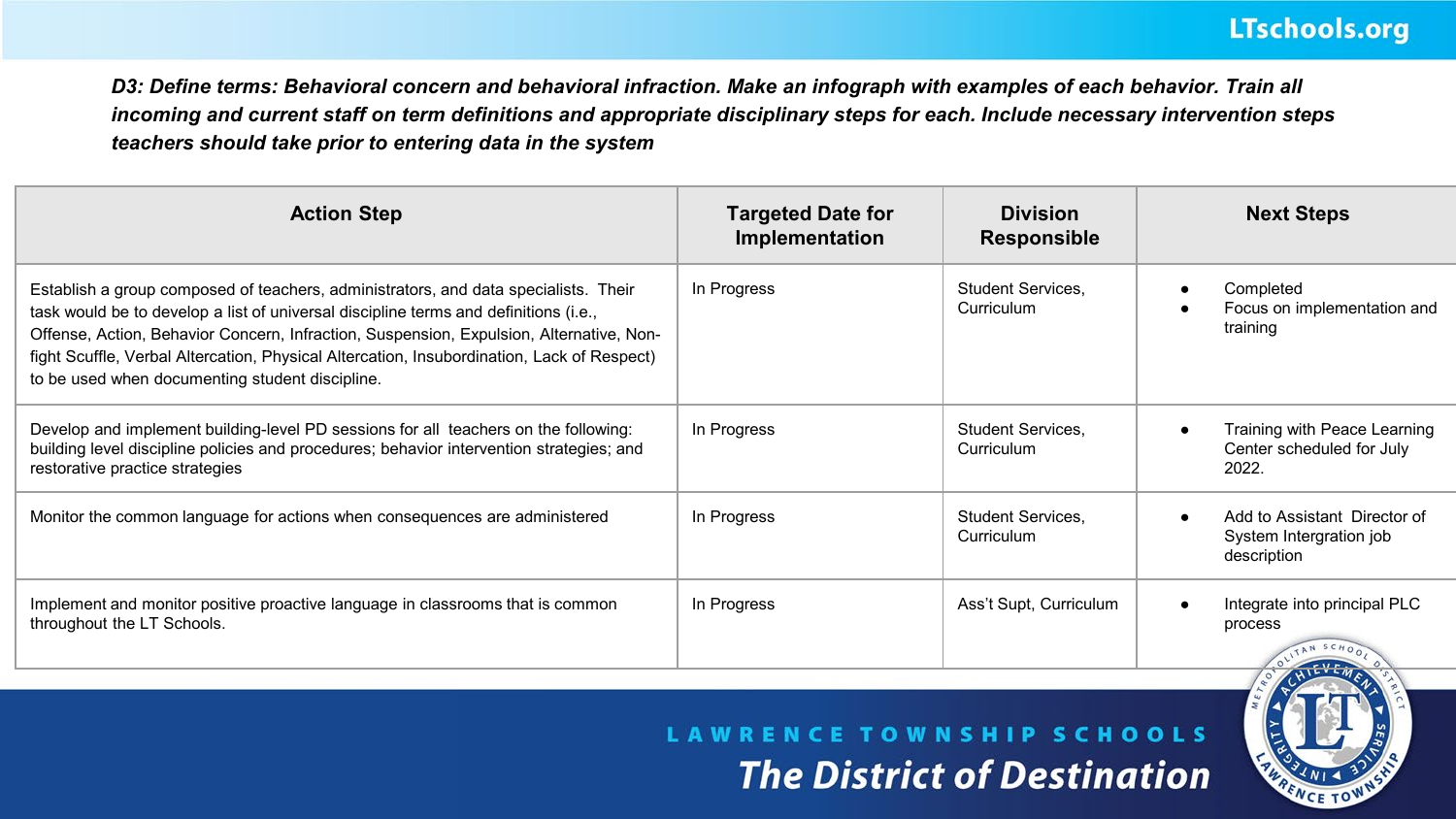*D4: Track data inclusive of racial identification for students referred to LEAP (Lawrence Elementary Alternative Program.) Establish clear guidelines on which behaviors are acceptable for referrals to LEAP and which require classroom exclusion. Define insubordination and lack of respect. They may be perceived differently based on cultural backgrounds.*

| <b>Action Step</b>                                                                                                                                    | <b>Targeted Date for</b><br>Implementation | <b>Division Responsible</b>  | <b>Next Steps</b>                                                               |
|-------------------------------------------------------------------------------------------------------------------------------------------------------|--------------------------------------------|------------------------------|---------------------------------------------------------------------------------|
| Track Data Inclusive of Racial Identification for Students<br>Referred to LEAP (Lawrence Elementary Alternative<br>Program.)                          | In Progress                                | <b>Student Services</b>      | Completed                                                                       |
| Continue Professional Development work of Dr. Lori<br>DeSautels to further define insubordination and lack of<br>respect.                             | Ongoing                                    | Curriculum, Student Services | In progress                                                                     |
| Implement the guidelines on which behaviors are<br>acceptable for referrals to LEAP and which require<br>classroom exclusion.                         | Immediate                                  | <b>Student Services</b>      | Revise levels of behavior<br>support<br>Implement levels of behavior<br>support |
| Appoint a planning committee to review current LEAP<br>programming and make recommendations for improvement<br>and future expansion to middle school. | Immediate                                  | <b>Student Services</b>      | Finalize team members for<br>planning committee                                 |

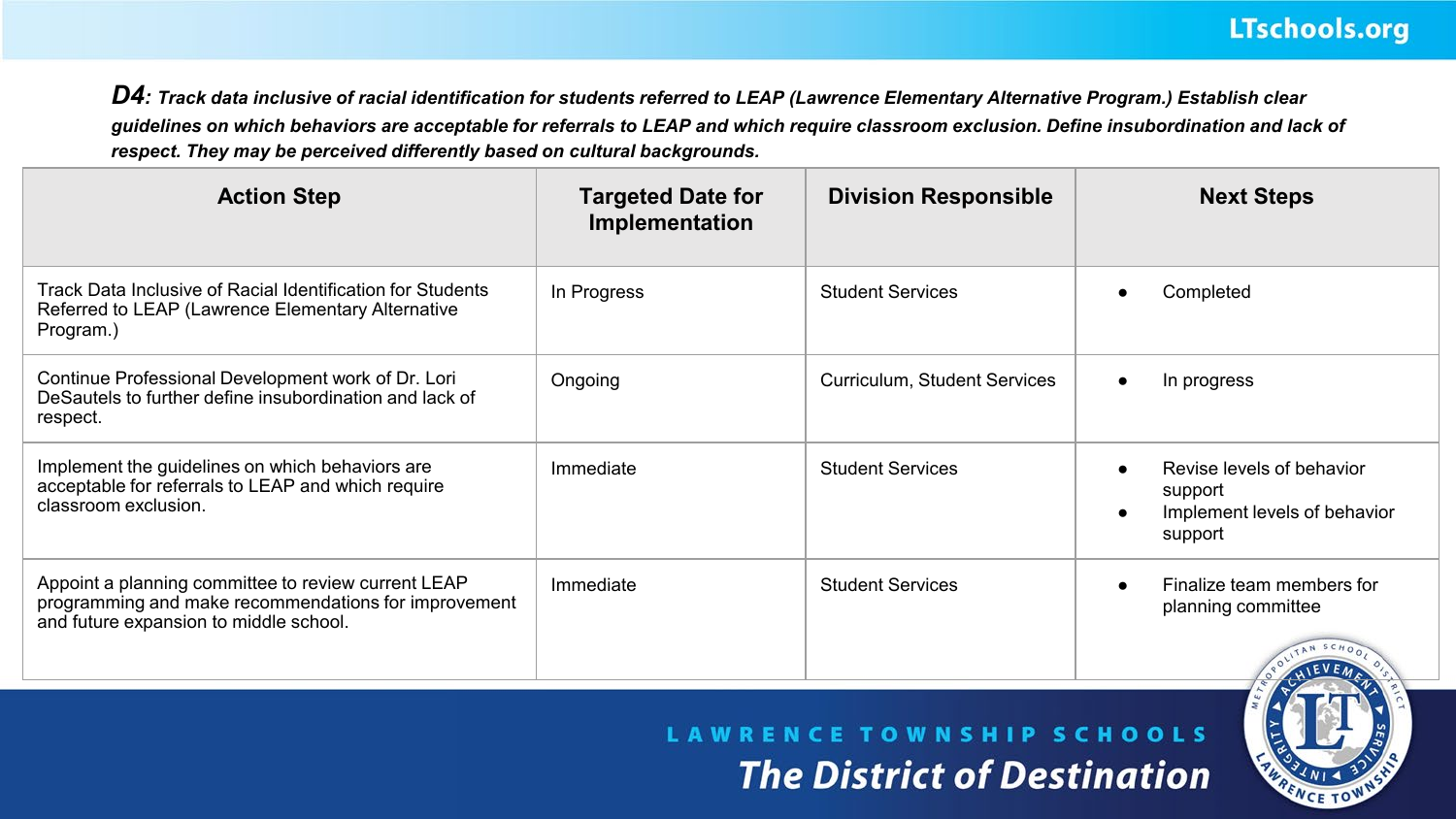### **LTschools.org**

*E1: College and career readiness can begin at elementary school. Help children identify their gifts, interests, and potential at an early age. Expose them to a wide variety of career choices. Begin college visits in elementary school physically or virtually. Invite parents to join you as part of the support system. Ask McKenzie Center students to perform, feed, or demonstrate their skills and programs at the elementary level. Have teachers display their college memorabilia. Discuss the alma maters of famous celebrities and role models. Start children considering career and college options at an early age and help parents plan years in advance how to support them through the attainment of honors diplomas.*

| <b>Action Step</b>                                                                                                                                                                                                                                                                                                                                                                                                                                                                                                                                                                                                                                                                                                                                                                                                                                                                                      | <b>Targeted Date for</b><br>Implementation | <b>Division</b><br>Responsible | <b>Next Steps</b>                                                             |
|---------------------------------------------------------------------------------------------------------------------------------------------------------------------------------------------------------------------------------------------------------------------------------------------------------------------------------------------------------------------------------------------------------------------------------------------------------------------------------------------------------------------------------------------------------------------------------------------------------------------------------------------------------------------------------------------------------------------------------------------------------------------------------------------------------------------------------------------------------------------------------------------------------|--------------------------------------------|--------------------------------|-------------------------------------------------------------------------------|
| Implement MSDLT document that is a guide sheet towards an honors (Academic & Technical) diploma from<br>elementary to high school for parents.                                                                                                                                                                                                                                                                                                                                                                                                                                                                                                                                                                                                                                                                                                                                                          | In progress                                | Curriculum                     | Booklet is currently being printed.<br>Middle School Advisory curriculum      |
| Audit the needs of our elementary schools for college/career environment and utilize secondary students<br>from those schools (alumni) as volunteers in need of service hours (Graduation Pathways) to implement the<br>completion of the project. Ensure equity in the project so that there are 11 College/Career Rooms that have<br>equitable resources with equitable access. Follow the recommendations provided in the Executive<br>Summary.<br>Include college/career days, college visits, college room visits as a specials (similar to PE, Art, etc.)<br>college/career parent nights<br>Create a best practices document for schools to utilize when working with social activities for parents.<br>Utilize the Nepris platform to virtually connect elementary students to high school and college students<br>٠<br>as well a professionals with particular focus on same-race connections. | 22-23 school year                          | Curriculum                     | Survey Needs of Elementary Schools<br>Continue to develop Nepris partnerships |
| MCIT, LC, & LN can create schedule of "academic and CCR-focused camps" or elementary-based activities<br>(21st century learning grant) for schools to participate in.                                                                                                                                                                                                                                                                                                                                                                                                                                                                                                                                                                                                                                                                                                                                   | Summer 2023                                | Curriculum                     | Integrate into JumpStart "23                                                  |
| Implement a comprehensive review of the elementary high ability program through the lens of equitable<br>access.                                                                                                                                                                                                                                                                                                                                                                                                                                                                                                                                                                                                                                                                                                                                                                                        | 22-23                                      | Curriculum                     | Develop the review process                                                    |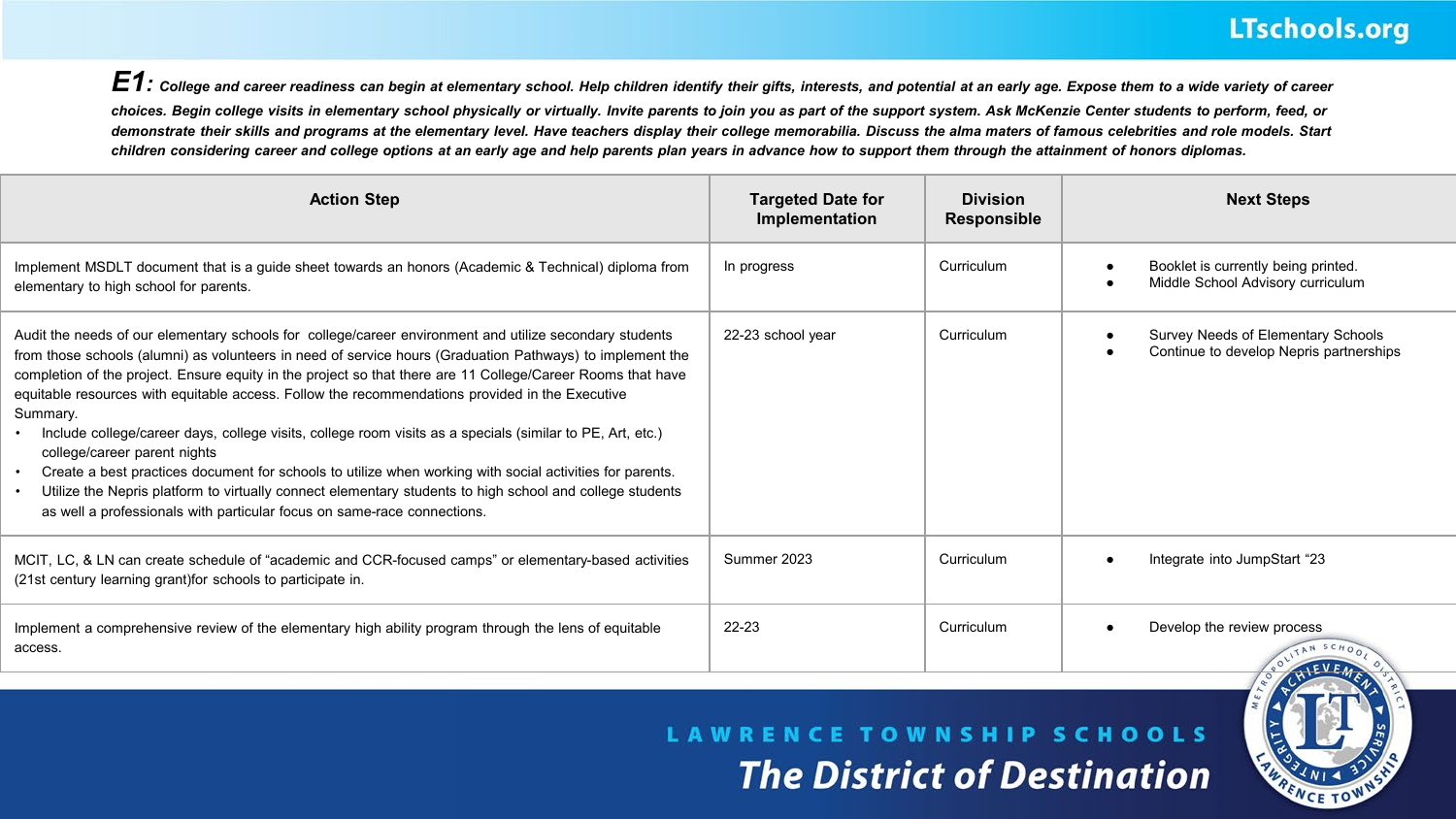### *F1: Professional development in Illuminate ( formative assessment data tools.)*

| <b>Action Step</b>                                                                                                                                                                                                                                                                  | <b>Targeted Date for</b><br>Implementation                            | <b>Division</b><br><b>Responsible</b> | <b>Next Steps</b>                                                                                                                    |
|-------------------------------------------------------------------------------------------------------------------------------------------------------------------------------------------------------------------------------------------------------------------------------------|-----------------------------------------------------------------------|---------------------------------------|--------------------------------------------------------------------------------------------------------------------------------------|
| Support professional development and implementation of data systems<br>data cycles - short /mid/ long term<br>Interpreting data<br>Acting on data<br>Data tools (Illuminate, FastBridge, I-Ready etc.)<br>Building leadership to provide accountability to ensure<br>implementation | In Progress / Short Term                                              | Curriculum                            | Continue support for building leaders on<br>formative assessment<br>Offer PD sessions for teachers in Summer<br>$\bullet$<br>of '22. |
| Provide additional data tool training to administrators and all teacher<br>leaders                                                                                                                                                                                                  | In Progress                                                           | Curriculum                            | Continue support and training on formative<br>assessment                                                                             |
| Develop a system to ensure communication of data points to families<br>(formative, summative, state, district)                                                                                                                                                                      | Develop system - Spring<br>2022<br>Implement - 2022-23 school<br>year | Curriculum                            | Review reporting capabilities of current<br>formative assessment tools                                                               |
| Review/ analyze assessments for equitable outcomes                                                                                                                                                                                                                                  | In Progress and Ongoing                                               | Curriculum and buildings              | Continue data meetings<br>$\bullet$<br>1.52                                                                                          |

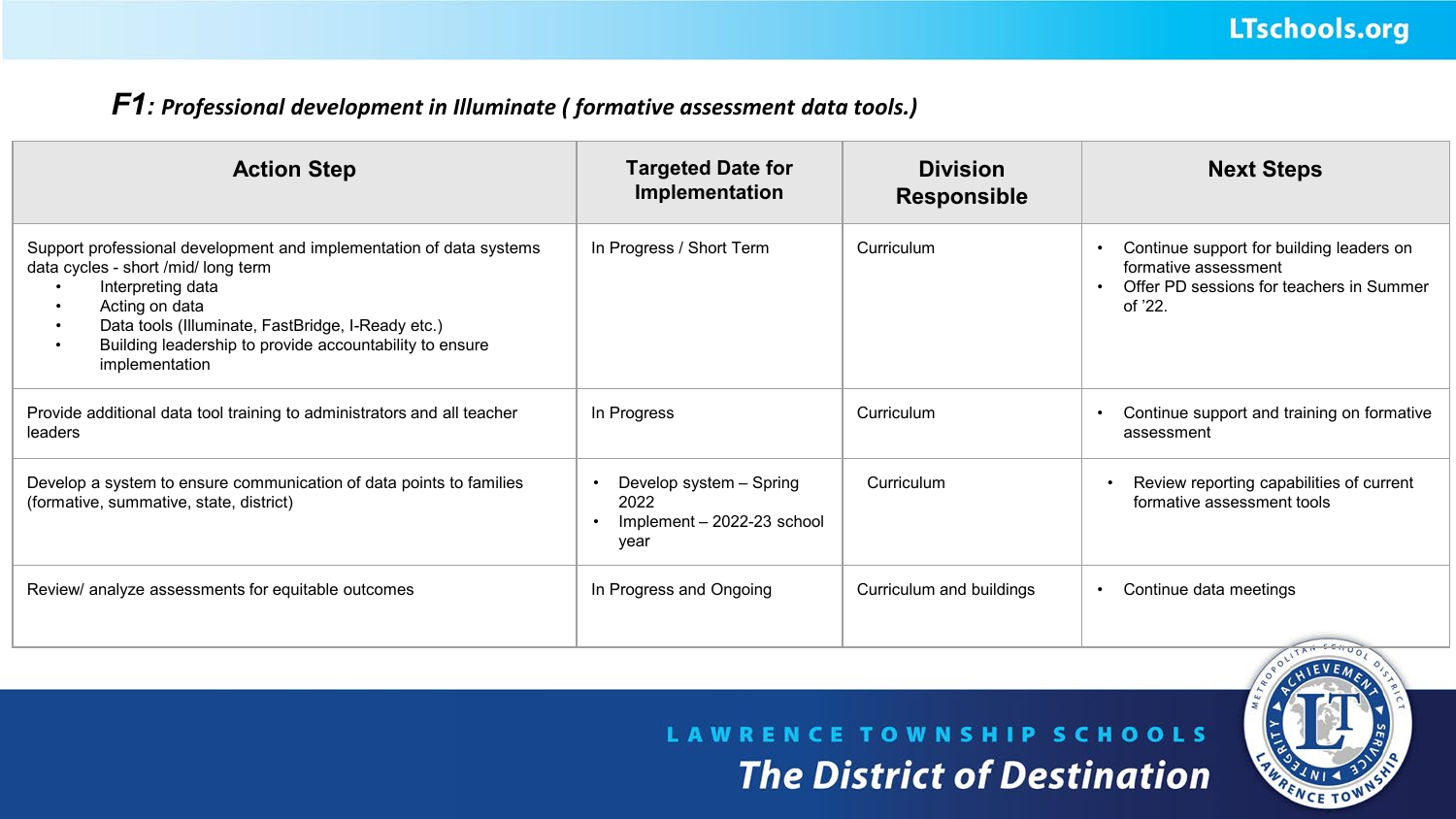*F2: Integrate meaningful pedagogical connections between course content and students' cultures, languages, and life experiences. (Culturally responsive teaching.) Help students learn and practice how to respectfully discuss people differences. This is a valuable life skill.*

| <b>Action Step</b>                                                                                                                                                                                                                                                                                                                                                                                                                                                                                                                                                                                                                                                                                                                                                                                                                                                                                                                                                                                                                                | <b>Targeted Date for</b><br>Implementation                    | <b>Division</b><br><b>Responsible</b> | <b>Next Steps</b>                                                                                                                                                                                                                    |
|---------------------------------------------------------------------------------------------------------------------------------------------------------------------------------------------------------------------------------------------------------------------------------------------------------------------------------------------------------------------------------------------------------------------------------------------------------------------------------------------------------------------------------------------------------------------------------------------------------------------------------------------------------------------------------------------------------------------------------------------------------------------------------------------------------------------------------------------------------------------------------------------------------------------------------------------------------------------------------------------------------------------------------------------------|---------------------------------------------------------------|---------------------------------------|--------------------------------------------------------------------------------------------------------------------------------------------------------------------------------------------------------------------------------------|
| Provide training on positive identity development to all district staff<br><b>Teachers</b><br>All Leadership<br>Focus on culturally responsive practices within FTEM (Focused Teacher Evaluation Model)<br>Measure growth through Panorama Student Survey                                                                                                                                                                                                                                                                                                                                                                                                                                                                                                                                                                                                                                                                                                                                                                                         | Training Summer 2022<br>Monitoring and<br>measuring - ongoing | Curriculum                            | Integrate a positive identity<br>development focus into all<br>professional development<br>activities.                                                                                                                               |
| Review and adopt culturally responsive instructional materials.<br>Provide teachers with culturally responsive instructional pedagogy attached to standards.<br>Connect standards to students' cultural experiences.<br>Begin to incorporate various cultural and historical holidays and experiences into the core curriculum.<br>Provide students with authentic and engaging cultural speakers, interactions, and student<br>exchanges. Honoring community circle and advisory block.<br>Incorporate conversation prompt/questions of the day to build connections among students' cultural<br>$\bullet$<br>background and experiences<br>Incorporate purposeful student teaming and clearly communicate and support with professional<br>development.<br>Incorporate daily classroom conversations/morning meetings (Second Step, Relevant Current Events<br>discussion)<br>Strengthen culturally responsive lens to instructional walks.<br>Designate and highlight culturally responsive instructional materials and strategies on the HUB. | In-Progress/Ongoing                                           | Curriculum                            | Integrate a positive identity<br>development focus into all<br>curriculum review processes<br>Focus and highlight the<br>culturally responsive<br>components of the Rigor work<br>including the Focused Teacher<br>Evaluation Model. |
|                                                                                                                                                                                                                                                                                                                                                                                                                                                                                                                                                                                                                                                                                                                                                                                                                                                                                                                                                                                                                                                   |                                                               |                                       |                                                                                                                                                                                                                                      |

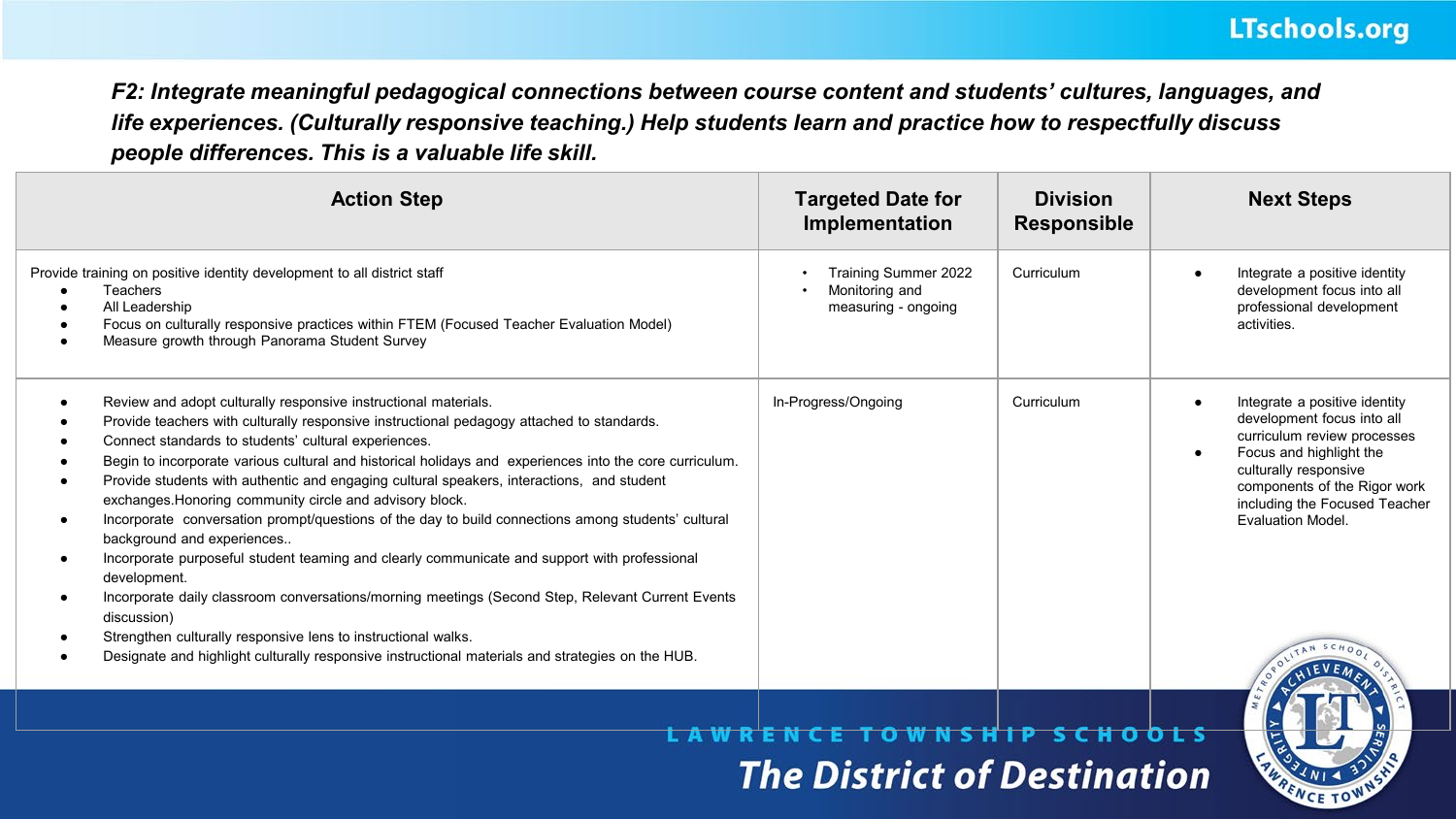*G1: Formalize a specific curriculum, topics, or strategies for social and emotional well-being, ensuring that all students have access to the same quality of resources and strategies that promote positive mental health.*

| <b>Action Step</b>                                                                                                                                                                  | <b>Targeted Date for</b><br>Implementation               | <b>Division Responsible</b>  | <b>Next Steps</b>               |
|-------------------------------------------------------------------------------------------------------------------------------------------------------------------------------------|----------------------------------------------------------|------------------------------|---------------------------------|
| Adopt a 9-12 grade SEL curriculum that focuses on emotional<br>development that is inclusive. Identify resources that are<br>inclusive of cultures, language, and life experiences. | 2022-23 - Review curricula and<br>recommend for adoption | Curriculum                   | Review currently in<br>progress |
| PLCs develop lessons that incorporate diverse SEL materials<br>and resources integrated into content areas.                                                                         | 2022-23                                                  | Curriculum, Student Services | In progress                     |
| Identify time within the high school master schedule to ensure<br>implementation of the SEL curriculum.                                                                             | Spring/Summer 22                                         | Ass't Supt.                  | Discuss with principals         |

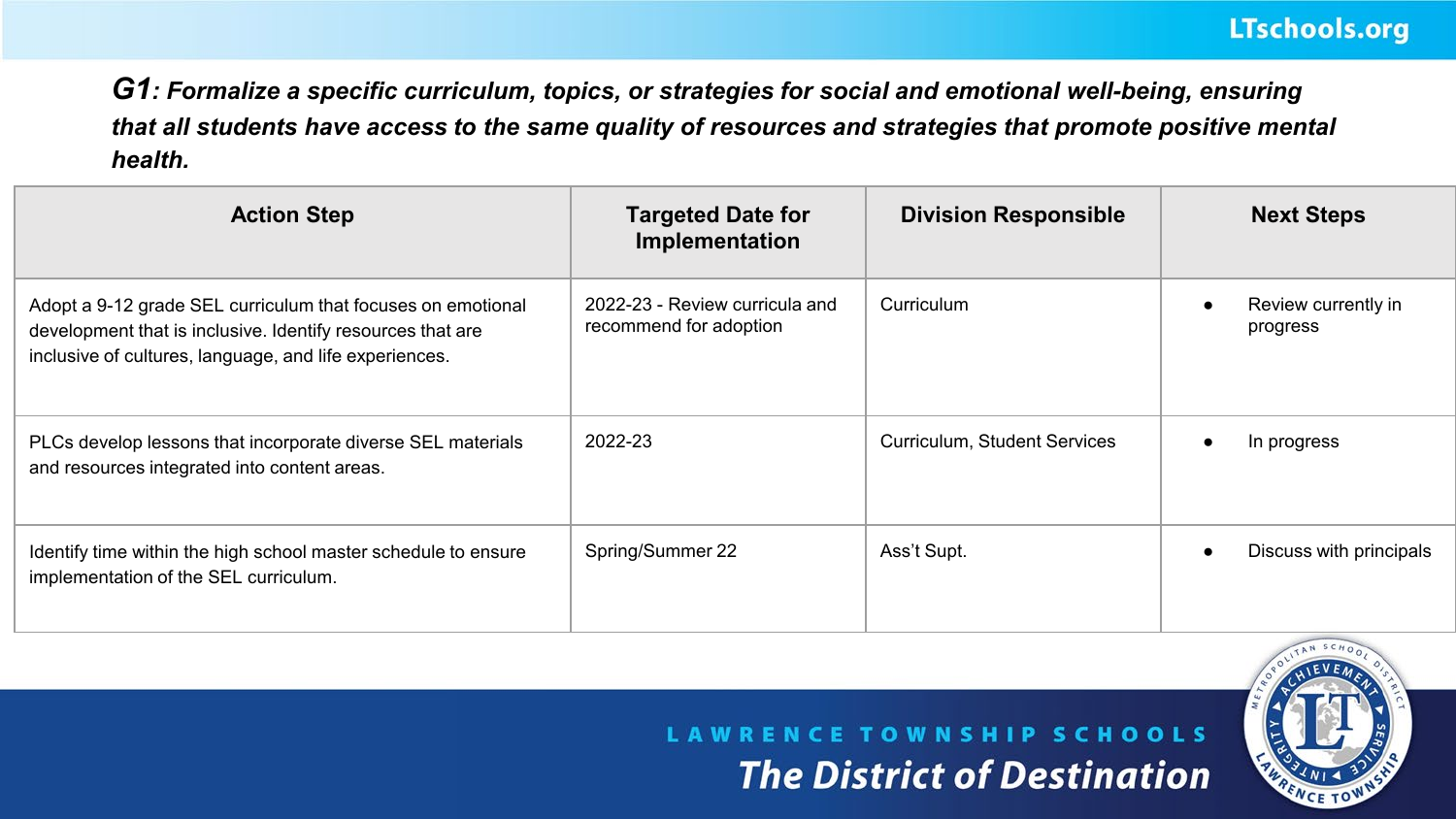### **LTschools.org**

*H1: It's time to define exactly the kind of school culture the schools envision. The playful exchange of racial slurs, epithets, and jokes may be creating the kind of culture that is inclusive most of the time but offensive, unprofessional or confusing at other times. What are the idealized norms for how people should conduct themselves at school? To be clear, this is not about centering one culture over another. It is about creating an environment where all stakeholders feel comfortable and emotionally safe. Revisit your vision statement unpacking the term "global community," rethinking the role educational equity plays in the school vision, and reimagining the language, behaviors and expectations of all stakeholders in this diverse universe. This is also a fine time to talk about race with all stakeholders. Black and Hispanic students and all staff need to understand the historical context of the "n" word and its use. It will not be easy; the word is used casually in media outlets. But this word and others are degrading to many and should not be normalized in schools. All students can understand the value of "code switching" in professional settings. Have honest conversations with students about "code switching" – modifying of one's speech, behavior, appearance to adapt to different sociocultural norms. Continue to engage and inspire all stakeholders in continued discussions on the benefits and challenges of creating a more equitable and inclusive school community. Be open and honest about the challenges you will face in doing so, but inspiring in your resolve to do so with the support of all stakeholders. The sociocultural norms at school require a high level of respect for people of all ethnicities, racial and gender identities, and cultural values. These norms may differ from the ones students exercise at their homes or in their communities. It may require that they "code switch" at school. To be clear, this is not advocacy that students abandon their authentic cultural selves. Students need to be comfortable in their own skin. But within a global, multicultural community, skin comes in many colors and as such, norms that help everyone respect the dignity of all kinds of people.*

*The jokes, terminology, and behaviors within one's familial community may be offensive and inappropriate within school or work communities. It is important to be flexible enough to adapt so everyone feels respected. This too, is a valuable life skill.*

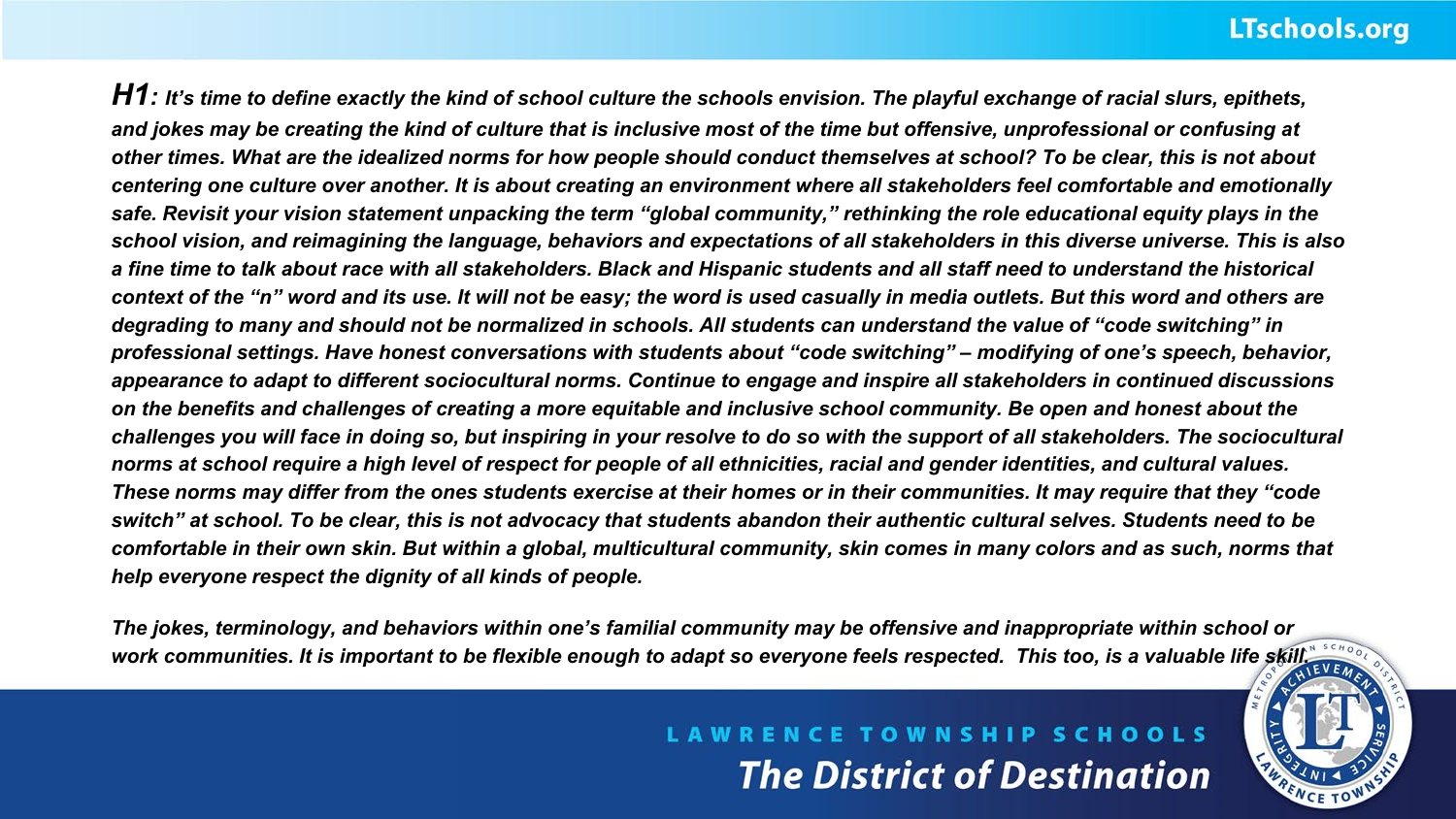### *H1: continued*

| <b>Action Step</b>                                                                                                                                                                                                                                                                                                                           | <b>Targeted Date for</b><br>Implementation | <b>Division Responsible</b>  | <b>Next Steps</b>              |
|----------------------------------------------------------------------------------------------------------------------------------------------------------------------------------------------------------------------------------------------------------------------------------------------------------------------------------------------|--------------------------------------------|------------------------------|--------------------------------|
| Staff PD strategically designed to cover the breadth<br>and depth of racialized language with relevant<br>examples and historical impact.                                                                                                                                                                                                    | Begin summer of 2023                       | Curriculum, Student Services | Research and plan during 22-23 |
| Develop, encourage and monitor a culture of care,<br>respect, and social appropriate language that<br>promotes and supports the diversity of our school<br>community, while creating an atmosphere of<br>acceptance and inclusion through our daily actions<br>and words to better prepare our students for college<br>and career readiness. | Ongoing                                    | Curriculum, Student Services |                                |

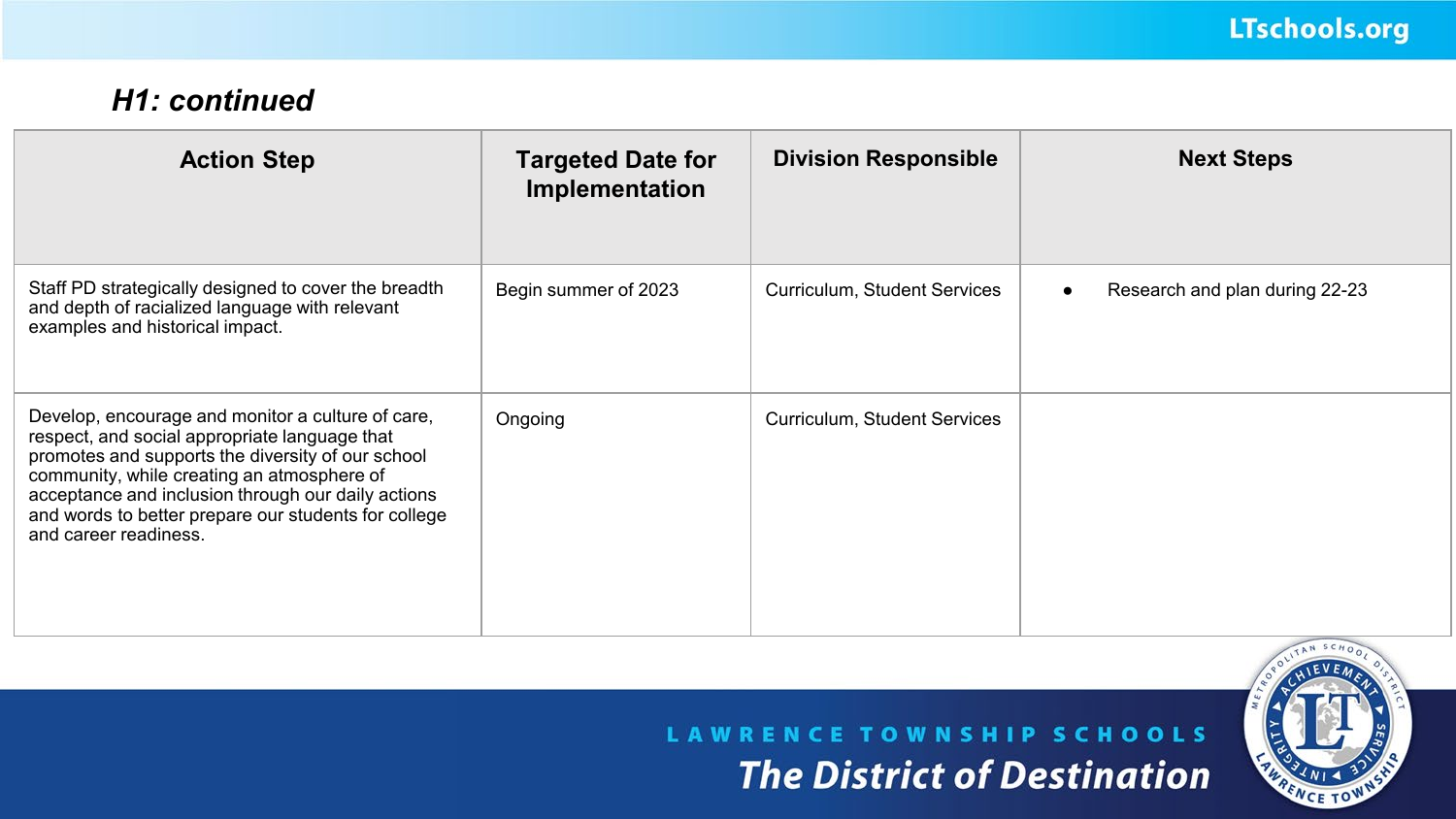*I2: Ensure a distributive leadership model that distributes power amongst a range of new diverse, voices – emerging staff, veteran staff, LGBTQ, female, male, students. Let them design their way into the future crafting the path for a more inclusive and equitable culture. Ensure they have equitable access to department head positions and support new leaders as they rise to the occasion, for they will.*

| <b>Action Step</b>                                                                                     | <b>Targeted Date for</b><br>Implementation | <b>Division Responsible</b>                 | <b>Next Steps</b>                                                                                                                            |
|--------------------------------------------------------------------------------------------------------|--------------------------------------------|---------------------------------------------|----------------------------------------------------------------------------------------------------------------------------------------------|
| Building leaders will seek diverse leaders while hiring, promoting,<br>and recruiting.                 | Ongoing                                    | Assistant Superintendent, HR                | HR to collect data to use to monitor and<br>share out. Technology assistance is<br>needed.<br>Emphasis during staffing meetings<br>$\bullet$ |
| Building leaders will engage and honor multiple perspectives when<br>making decisions.                 | Ongoing                                    | Assistant Superintendent, HR                | Principal PLC and ongoing staffing<br>conversations                                                                                          |
| Building leaders will seek diverse staff to implement diverse clubs,<br>course offerings, and coaching | Ongoing                                    | Assistant Superintendent, HR                | Ongoing                                                                                                                                      |
| Building leaders will hire staff that is reflective of our evolving<br>community and student body      | Ongoing                                    | Assistant Superintendent, HR,<br>Technology | Ongoing with updates of current reality<br>at Leadership<br>Technology system needed<br>٠                                                    |
| District leaders will provide support to building leaders in all action<br>steps.                      | Ongoing                                    | ALL                                         | <b>IEVEM</b>                                                                                                                                 |

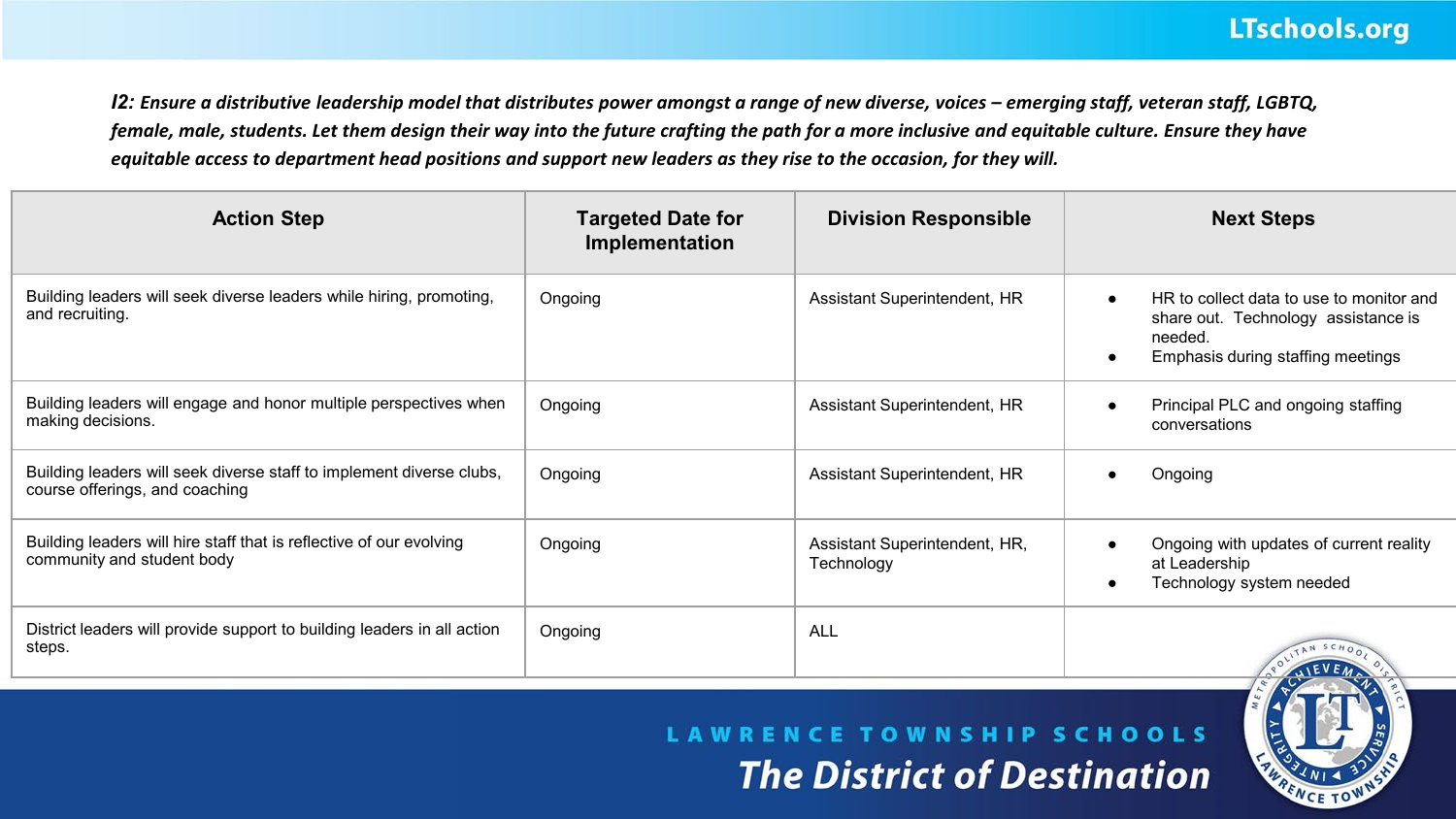#### LTschools.org

J2: Start schoolwide, regular dialogues or book studies. Introduce multiple areas of study or book clubs so learning is differentiated. Embed *time within each content area meeting to discuss recent learning on equity. Provide time during staff meetings for people to share learning.*

*Some of the staff has led previous staff development training in this area and at least one (LCHS) is pursuing a doctorate in this area. Utilize their expertise and skills as you coalesce to strengthen your learning community and communities of practice that are culturally responsive, culturally competent, and equity-focused for the sake of students.*

| <b>Action Step</b>                                                                                                                                                                                                                                                                                                                                                                                                                       | <b>Targeted Date for</b><br>Implementation | <b>Division</b><br><b>Responsible</b> | <b>Next Steps</b>                                                                                                        |
|------------------------------------------------------------------------------------------------------------------------------------------------------------------------------------------------------------------------------------------------------------------------------------------------------------------------------------------------------------------------------------------------------------------------------------------|--------------------------------------------|---------------------------------------|--------------------------------------------------------------------------------------------------------------------------|
| t definition of equity and culturally responsive teaching in all meetings<br>Continue initiating book studies at the building level.<br>Provide articles to study.<br>Provide time to discuss new leaning and what can be put into practice.<br>Designate time for the work within all meetings.<br>Focus on equitable student outcomes.                                                                                                 | In progress and ongoing                    | Curriculum                            | Implement PLC process with a focus on<br>culturally responsive teaching and data<br>analysis<br>Training in Summer "22   |
| rovide dedicated time<br>Find and create meaningful activities/experiences that allow staff to<br>٠<br>experience authentic connections with one another. Monitor that the time is<br>well utilized.<br>Develop a consensus around AUTHENTIC experiences to create lasting and<br>meaningful connections.<br>Facilitate honest conversations around equity at our staff meetings, PLCs,<br>leadership meetings, and department meetings. | In progress and ongoing                    | Curriculum, Ass't Supts               | Continue to dedicate staff meeting time<br>to focus on equitable student outcomes<br>and culturally responsive practices |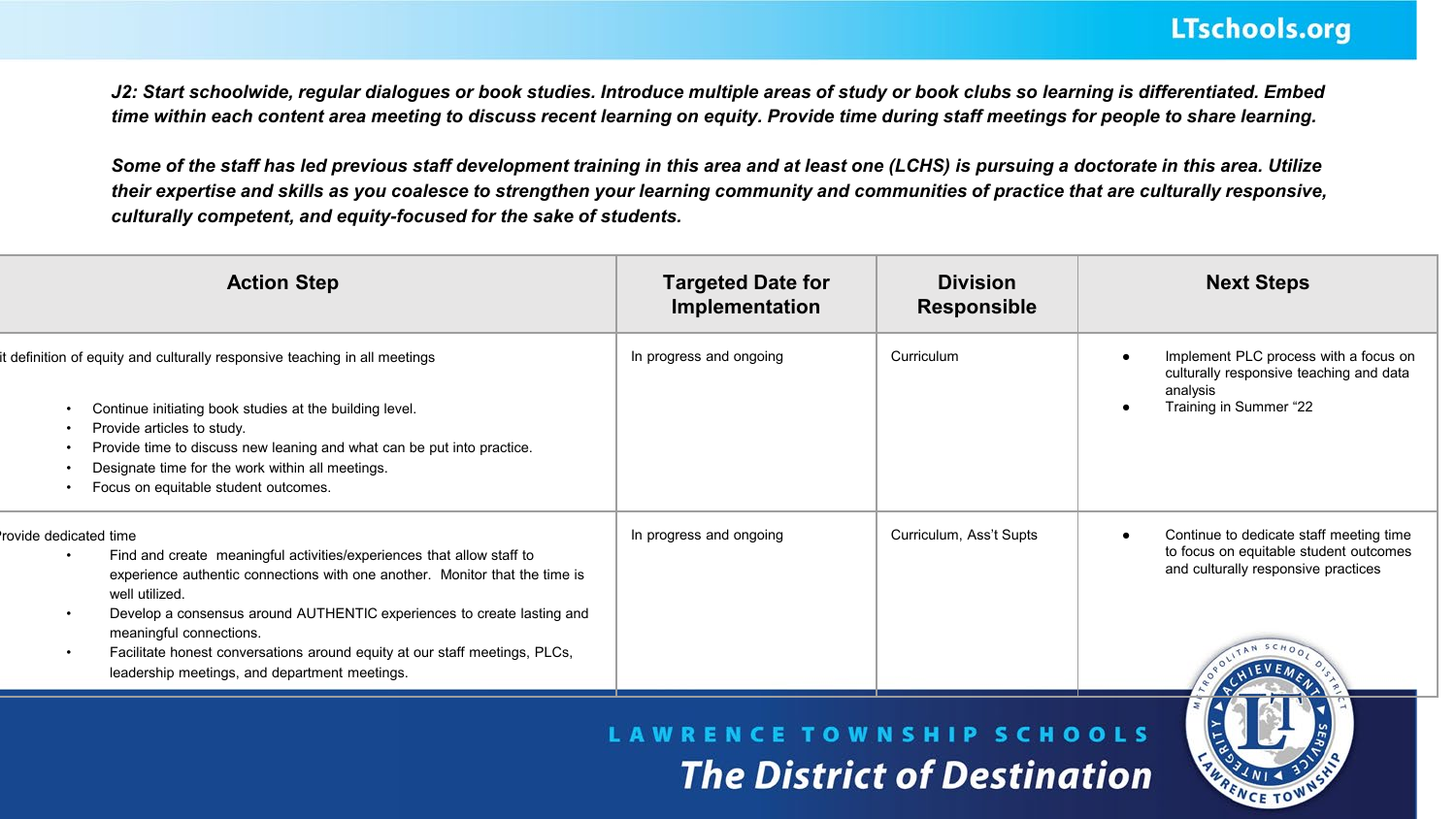### LTschools.org

#### *J2: Continued*

| <b>Action Step</b>                                                                                                                                                                                                                                                                                                                                                                                                                                                                                                                                    | <b>Targeted Date for</b><br>Implementation | <b>Division Responsible</b>  | <b>Next Steps</b>                                                                                     |
|-------------------------------------------------------------------------------------------------------------------------------------------------------------------------------------------------------------------------------------------------------------------------------------------------------------------------------------------------------------------------------------------------------------------------------------------------------------------------------------------------------------------------------------------------------|--------------------------------------------|------------------------------|-------------------------------------------------------------------------------------------------------|
| Differentiate PD for Staff<br>Define culturally responsive and culturally relevant to<br>$\bullet$<br>be sure all staff has a clear understanding of the<br>terms. Discuss culturally responsive strategies during<br>planning. These discussions can be embedded in<br>PLC time. Use a consistent lesson plan template that<br>includes questions that help to focus instruction on<br>being culturally responsive.<br>Parent/Community Involvement-Get feedback from<br>$\bullet$<br>parents/guardians/community on how they want to be<br>involved | In progress and ongoing                    | Curriculum                   | Integrate into all PD sessions<br>Implement PLC framework<br>focused on equitable student<br>outcomes |
| Measurements might include<br>Panorama Survey Data Quarter 1 and Quarter 3<br>School Culture and Climate survey for parents/guardians/staff<br>Quarter 1 & 3<br>Second Step - weekly<br>$\bullet$<br>Ripple Effects - ongoing and tailored to specific student needs<br>Cohort Tracker Data - Virtual articulation<br>It is embedded in FTEM evaluations                                                                                                                                                                                              | In progress and ongoing                    | Curriculum, Student Services | Continue Panorama data<br>collection including the<br>benchmark surveys                               |

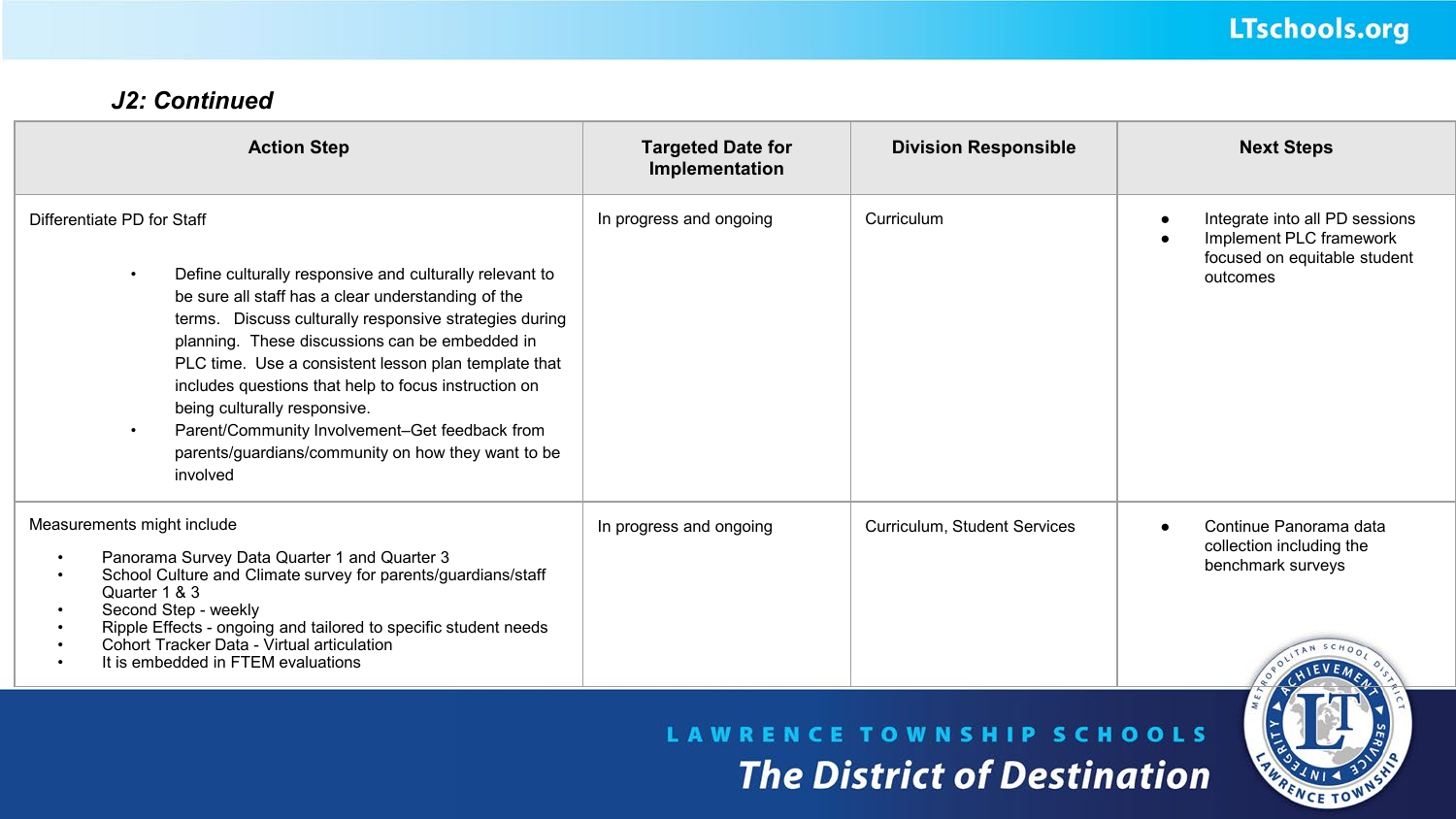*J3: Be creative in designing ways for parents of all racial and ethnic identities to interact, network, and experience their common interests.*

| <b>Action Step</b>                                                                                                                                                                                                                                                            | <b>Targeted Date for</b><br>Implementation | <b>Division Responsible</b> | <b>Next Steps</b>                                                                                                                                                                                               |
|-------------------------------------------------------------------------------------------------------------------------------------------------------------------------------------------------------------------------------------------------------------------------------|--------------------------------------------|-----------------------------|-----------------------------------------------------------------------------------------------------------------------------------------------------------------------------------------------------------------|
| Implement the CARE (Community Access to Resources & Education)<br>Center - Orienting families to Lawrence Township - create same<br>materials, expectations, resources for ALL in English and Spanish<br>(continually monitoring additional languages that need to be added). | In Progress                                | <b>Student Services</b>     | In progress                                                                                                                                                                                                     |
| Utilize and compensate students as a resource, providing translation<br>services where possible and appropriate                                                                                                                                                               | 2022-23                                    | HR, Business                | Added to student worker job description                                                                                                                                                                         |
| Expand the Latino Advocacy Council that provides specific opportunities<br>for Latino families                                                                                                                                                                                | Spring 22                                  | Curriculum                  | Continue grant partnership with Dr. Morita and<br>$\bullet$<br>Purdue University with a focus on Latino parent<br>involvement<br>Continue partnership with La Plaza for Lattino<br>٠<br><b>Advocacy Council</b> |
| Encourage schools to develop multiple themed events taking race,<br>ethnicity, and culture into consideration                                                                                                                                                                 | Ongoing                                    | Assistant Superintendent    | Principal PLC discussions<br>$\bullet$                                                                                                                                                                          |
| Redesign a "field day" or other existing experiences that incorporates<br>different cultures and interests (athletic, academic, performance arts, etc                                                                                                                         | Spring 22                                  | Curriculum                  | Ongoing conversations with principals                                                                                                                                                                           |
| Increase ways to communicate with parents. ParentSquare is great, but<br>need to consider multiple forms                                                                                                                                                                      | Ongoing                                    | Technology/Communications   | Survey parents on preferred communication<br><b>IFVEA</b>                                                                                                                                                       |

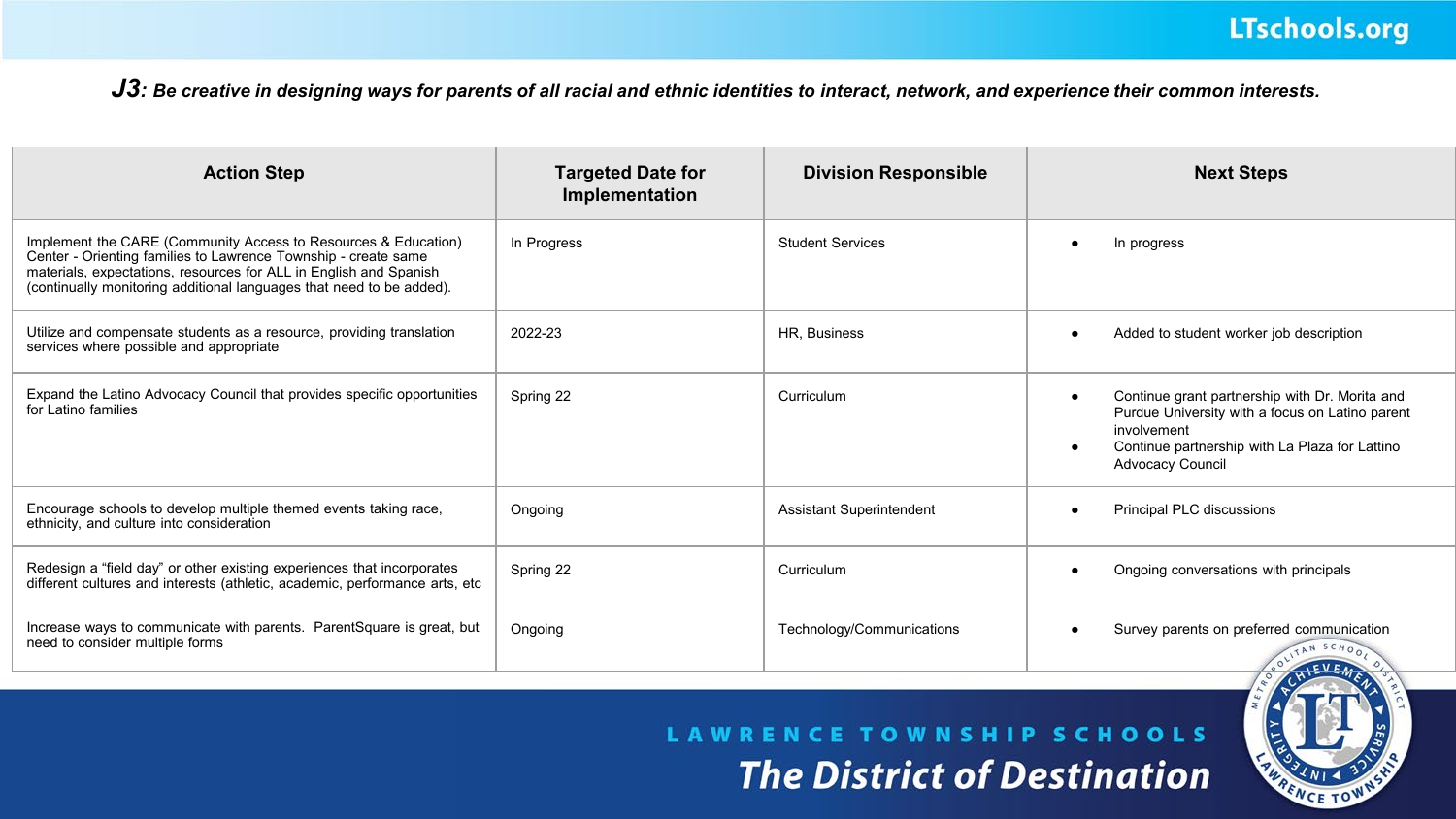#### *J3: Continued*

| <b>Action Step</b>                                                                                                                               | <b>Targeted Date for</b><br>Implementation | <b>Division Responsible</b> | <b>Next Steps</b>         |
|--------------------------------------------------------------------------------------------------------------------------------------------------|--------------------------------------------|-----------------------------|---------------------------|
| Explore technology platforms that allow for idea<br>sharing, interaction across parents, networking around<br>common parenting topics.           | Spring 2022                                | Technology/Communications   | Expand current platforms  |
| Research interactive ways to engage parents when<br>they attend different school functions                                                       | Ongoing                                    | Curriculum, Ass't Supt.     | Principal PLC discussions |
| Expand PREP both from an information and<br>engagement perspective, including hybrid online<br>options (include restorative practices workshops) | 2022-23                                    | Communications              | Identify future topics    |

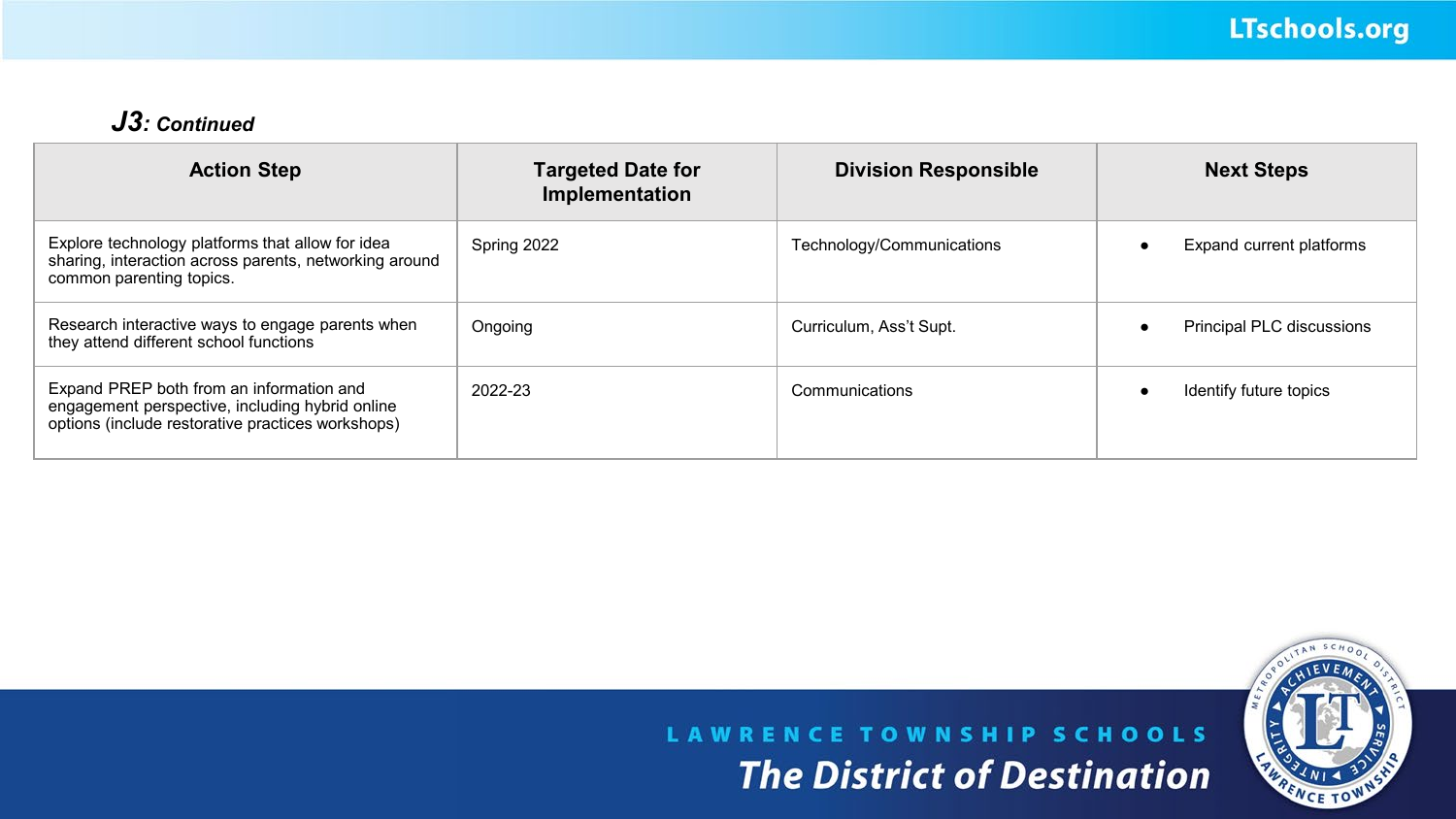### *J4: Professional development on critical conversations, empathetic speaking and listening and/or facilitation of*

#### *conversations on race.*

| <b>Action Step</b>                                                                                                                  | <b>Targeted Date for</b><br>Implementation | <b>Division Responsible</b> | <b>Next Steps</b>                |
|-------------------------------------------------------------------------------------------------------------------------------------|--------------------------------------------|-----------------------------|----------------------------------|
| Establish a team of trained facilitators within each building to conduct<br>"complex conversations" about race within our district. | Summer 2022                                | Curriculum                  | Ongoing                          |
| Require "Cultural Competence Now" or other resources to be read and<br>discussed by staff in all LT Divisions and Schools           | Immediate and ongoing                      | All                         | Ongoing<br>$\bullet$             |
| Develop a recommended reading/resource list for conversations around<br>equitable student outcomes.                                 | Spring 2022                                | Curriculum                  | In progress<br>Post on the Hub   |
| Create a cycle and timeline for ongoing equity audits and<br>recommendations.                                                       | <b>Fall 2022</b>                           | Curriculum                  | Consultation with Dr. Mayfield   |
| Equity Team and School Improvement Teams will become one and the<br>same.                                                           | 2022-23                                    | Curriculum                  | <b>Continued Equity Coaching</b> |
| Continued collaboration between all LT Divisions/Schools and the<br>District Equity Committee.                                      | Ongoing                                    | All                         | Ongoing                          |

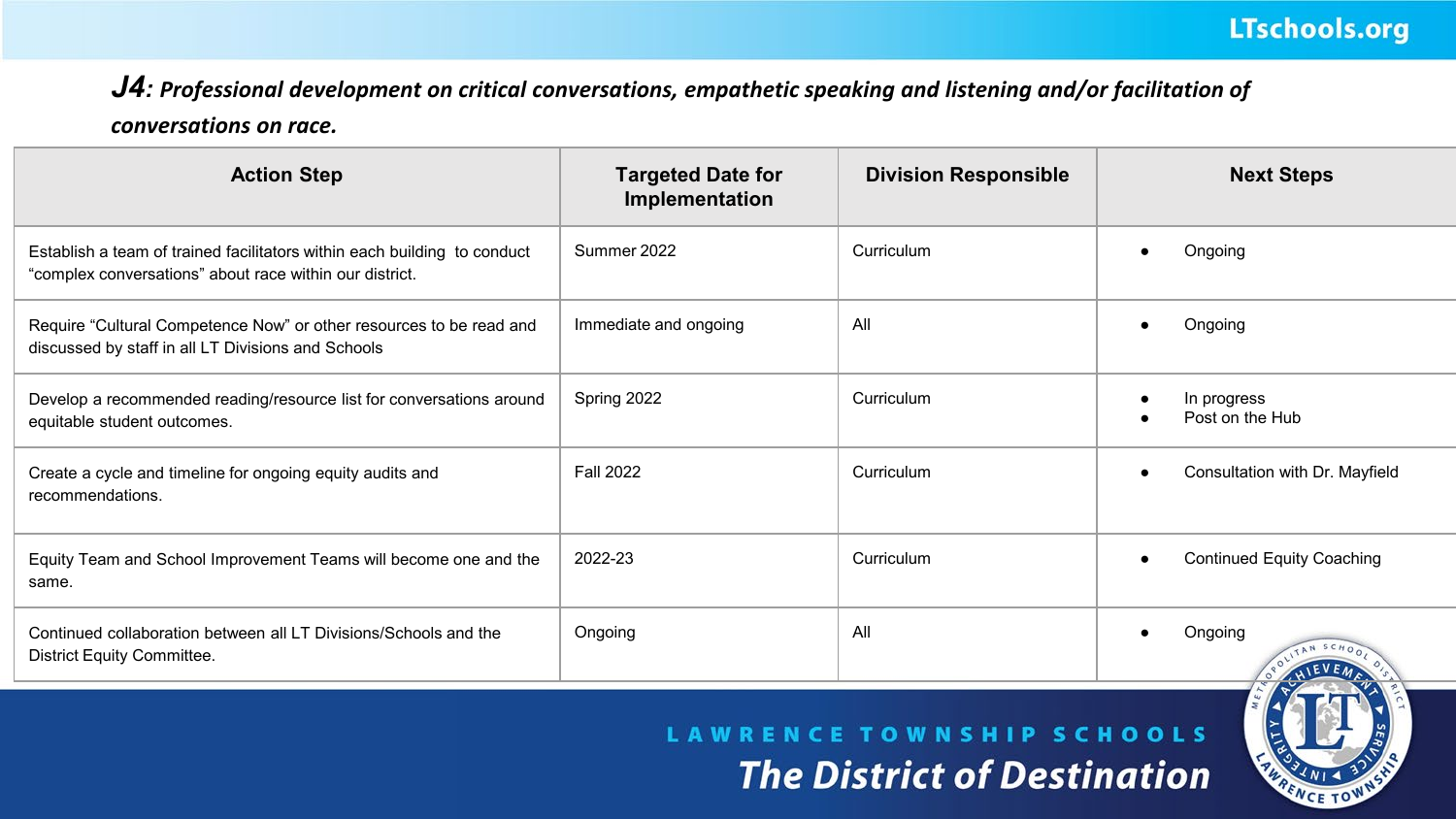*J5: Partner with sister schools in formulating communities of practice on equity, book studies, and/or action research in equity, institutional racism, cultural competency, culturally responsive practices, etc. When staff and/or leadership is comfortable, open the doors to the parent community as well for rich discussions and exercises. They are likely not sure what to expect from educators engaging in this work but would be open to seeing it modeled positively and particularly understand how this work benefits all students.*

| <b>Action Step</b>                                                                                                                                                                                                                                                                                              | <b>Targeted Date for</b><br>Implementation                | <b>Division Responsible</b> | <b>Next Steps</b>         |
|-----------------------------------------------------------------------------------------------------------------------------------------------------------------------------------------------------------------------------------------------------------------------------------------------------------------|-----------------------------------------------------------|-----------------------------|---------------------------|
| Gather and use data to determine areas where disparities<br>exist within our schools and match schools with common<br>needs                                                                                                                                                                                     | 2022-23 school year                                       | Curriculum                  | Data Analysis in progress |
| Gather communities of practice across schools to<br>analyze and evaluate the data and/ or<br>$\circ$<br>determine if more data is needed.<br>identify, analyze, and evaluate current systems<br>$\circ$<br>and structures that are contributing to and<br>working to improve disparities within our<br>schools. | Ongoing                                                   | Curriculum                  | Ongoing                   |
| Engage in Marion County, Indiana and National<br>conversations around equitable student outcomes.                                                                                                                                                                                                               | Ongoing<br>ASCD conference presentation<br>$-$ March 2021 | All                         | In progress               |